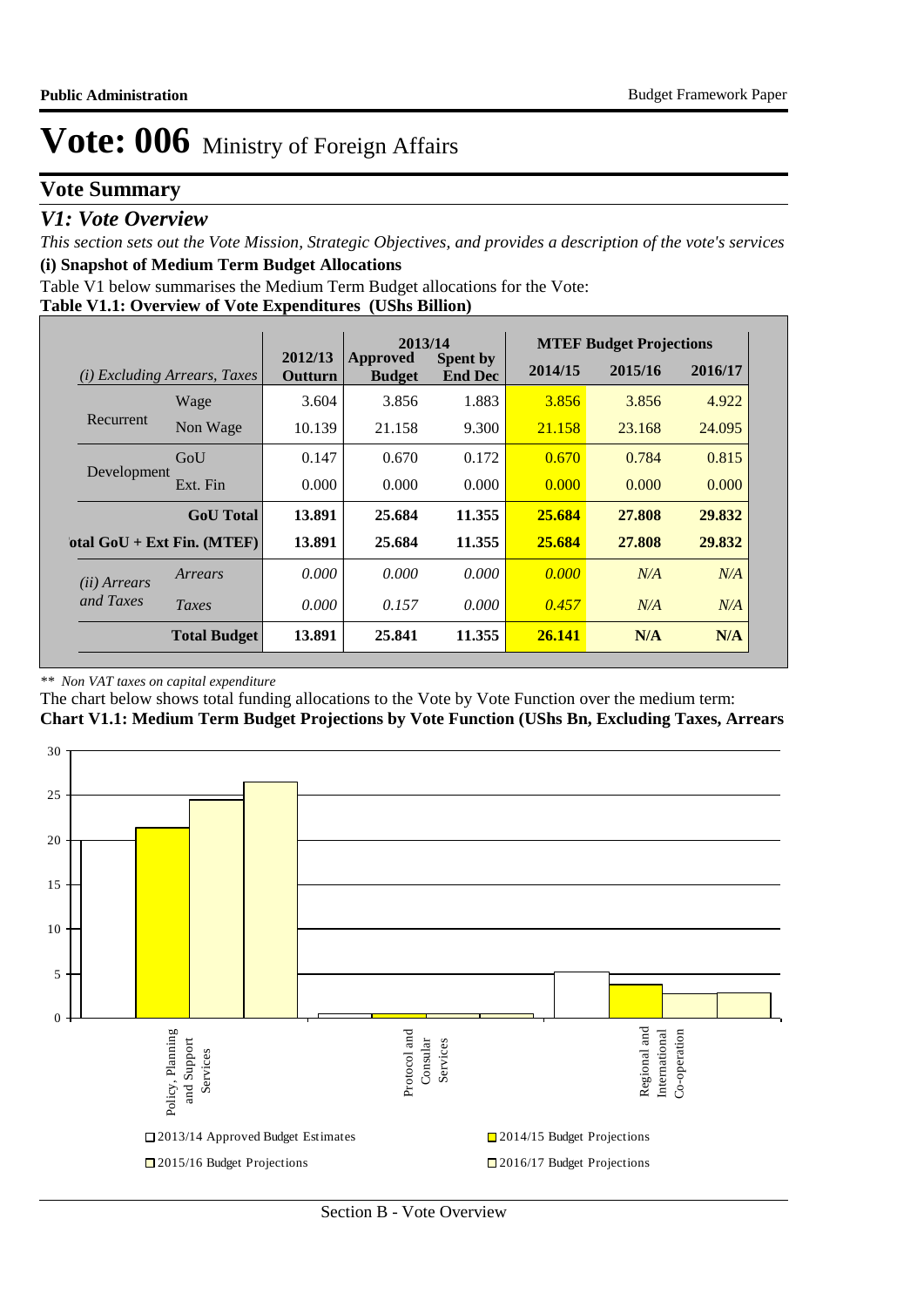### **Vote Summary**

### **(ii) Vote Mission Statement**

The Vote's Mission Statement is:

*To Promote and Protect Uganda's National Interests Abroad*

#### **(iii) Vote Outputs which Contribute to Priority Sector Outcomes**

The table below sets out the vote functions and outputs delivered by the vote which the sector considers as contributing most to priority sector outcomes.

#### **Table V1.2: Sector Outcomes, Vote Functions and Key Outputs**

| <b>Sector Outcome 1:</b>                                     | <b>Sector Outcome 2:</b>                                         | <b>Sector Outcome 3:</b>                                   |
|--------------------------------------------------------------|------------------------------------------------------------------|------------------------------------------------------------|
| <b>Free and Fair Elections</b>                               | <b>Improved Regional and International</b><br>relations          | <b>Strengthened Policy Management across</b><br>government |
| Vote Function: 16 21 Regional and International Co-operation |                                                                  |                                                            |
| <b>Outputs Contributing to Outcome 1:</b>                    | <b>Outputs Contributing to Outcome 2:</b>                        | <b>Outputs Contributing to Outcome 3:</b>                  |
| None                                                         | <b>Outputs Provided</b>                                          | None                                                       |
|                                                              | 162101 Cooperation frameworks                                    |                                                            |
|                                                              | 162102 Promotion of trade, tourism,<br>education, and investment |                                                            |
| <b>Vote Function: 1622 Protocol and Consular Services</b>    |                                                                  |                                                            |
| <b>Outputs Contributing to Outcome 1:</b>                    | <b>Outputs Contributing to Outcome 2:</b>                        | <b>Outputs Contributing to Outcome 3:</b>                  |
| None                                                         | <b>Outputs Provided</b>                                          | None                                                       |
|                                                              | 162202 consular services provided                                |                                                            |

## *V2: Past Vote Performance and Medium Term Plans*

*This section describes past and future vote performance, in terms of key vote outputs and plans to address sector policy implementation issues.* 

#### **(i) Past and Future Planned Vote Outputs**

*2012/13 Performance*

In line with the Ministry's strategic objectives and annual work plans for FY 2012/13, the following was achieved:

Promotion of Regional and International Peace and Security

The Ministry provided political and diplomatic support to the ongoing stabilization and reconstruction efforts in Somalia through IGAD, AU and the UN. We lobbied for United Nations Security Council (UNSC) Resolution 2036 (2012), where AU requested for increase in troop levels for AMISOM by more than 5,000 and formation of Police Units. The Council unanimously adopted the resolution and commended the AMISOM contribution to lasting peace and stability in Somalia. This gave AMISOM the necessary troops and resources to help it consolidate the gains made and increase the military pressure on Al-Shabaab. The Council also decided to expand the support package to include reimbursement of contingent owned equipment. In order to further these efforts, a Uganda Resident Diplomatic Mission is being established in Mogadishu.

As the Chair of the International Conference on the Great Lakes Region (ICGLR), Uganda promoted the deepening of the Foreign Policy doctrine of "Regional-led Peace Initiatives" supported by the AU and the UN/ International Community. Since July, 2012, we hosted 4 Extra Ordinary ICGLR Summits aimed at finding a lasting solution to the security situation in Eastern DRC. A peace, security and cooperation framework for DRC and the region was signed on 24 February, 2013 while the United Nations Security Council approved the establishment of an intervention brigade as part of MONUSCO.

As one of the guarantors of the Comprehensive Peace Agreement in Sudan, Uganda continues to engage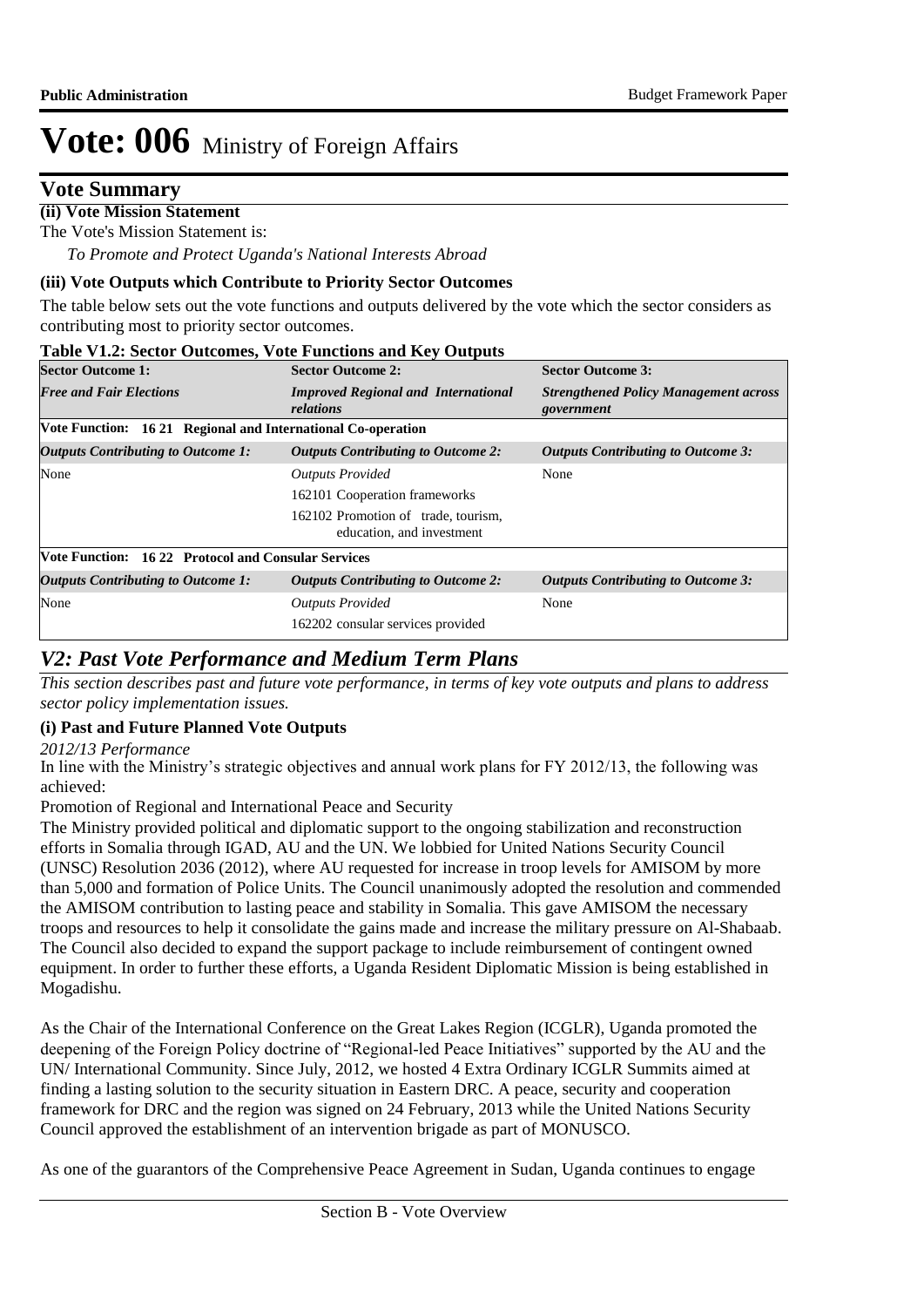### **Vote Summary**

Regional and International actors to support efforts made by IGAD and AU to resolve outstanding post referendum issues.

In December, 2012, the Ministry held a Joint Permanent Commission (JPC) with South Sudan. Among the areas agreed upon is expanded cooperation in defence and security matters. Under the JPC it was further agreed that the Uganda Police, Prisons and Judiciary shall engage in capacity-building programs with their counter parts in South Sudan.

Participated in negotiations of the Protocols on Foreign Policy Coordination and Defence & Inter-state Security under the framework of the EAC. Both protocols were signed and are due for ratification.

In August 2012, the Ministry produced a reviewed draft of the Uganda Foreign Policy Framework which responds to emerging security challenges such as terrorism, piracy and human trafficking.

At the African Union (AU), the Ministry supported the creation of the Rapid Deployment Capability force as a transitional arrangement for the African Standby Force. This will significantly facilitate the promotion of African solutions to the problems facing the continent, and enhance the ownership of the continent's efforts to resolve conflicts and crises in Africa.

We initiated a request for and successfully secured a seat at the African Union Peace and Security Council for a period of 3 years starting 2013.

We participated in several AU Peace and Security Council meetings at which key decisions on a regional approach to the LRA issue were taken. Among these are; 1) African Union's appointment of Francisco Caetano Jose Madeira as its Special Envoy on the Lord's Resistance Army issue. The envoy is charged with enhancement of cooperation among militaries in the region and promotion of a regional framework for the defection, disarmament, demobilization and reintegration of LRA fighters and abductees. The Special Envoy's offices were set up in Bangui, Central Africa Republic (CAR); 2) The AU Peace and Security Council offered to host the Post Conflict Reconstruction and Development Centre in Uganda.

We participated in meetings at which the Joint Coordination Mechanism (JCM) of the Commission on the Implementation of the AU-led Regional Cooperation Initiative for the Elimination of LRA-(RCI-LRA) agreed on a number of steps to operationalize the RCI-LRA. These related to the adoption of the command and control architecture of the Regional Task Force (RTF), the timelines for the commencement of critical activities, as well as to the coordination between the RTF and international stakeholders, notably UN missions and offices on the ground. The RTF has brigade-size strength of 5,000 troops; composed of troops from the LRA affected countries i.e. Uganda, DRC, CAR, and South Sudan.

We also participated in 45th Meeting of IGAD Committee of Experts from 4-5 July, 2012, in Djibouti and a communiqué was issued in which the experts recommended among other things the establishment of a Mediation Support Unit (MSU) of IGAD, Adoption of the IGAD Gender Policy as well as the Peace and Security Strategy.

Commercial and Economic Diplomacy

The Ministry has engaged other countries in commercial diplomacy in the fields of Trade, Tourism, Technology transfer and Education. In these fields the following was achieved: The Ministry coordinated the trilateral talks between the presidents of Uganda, Kenya and Rwanda held in Entebbe in June where the three heads of state agreed as follows: 1) Agreed to revamp the existing railway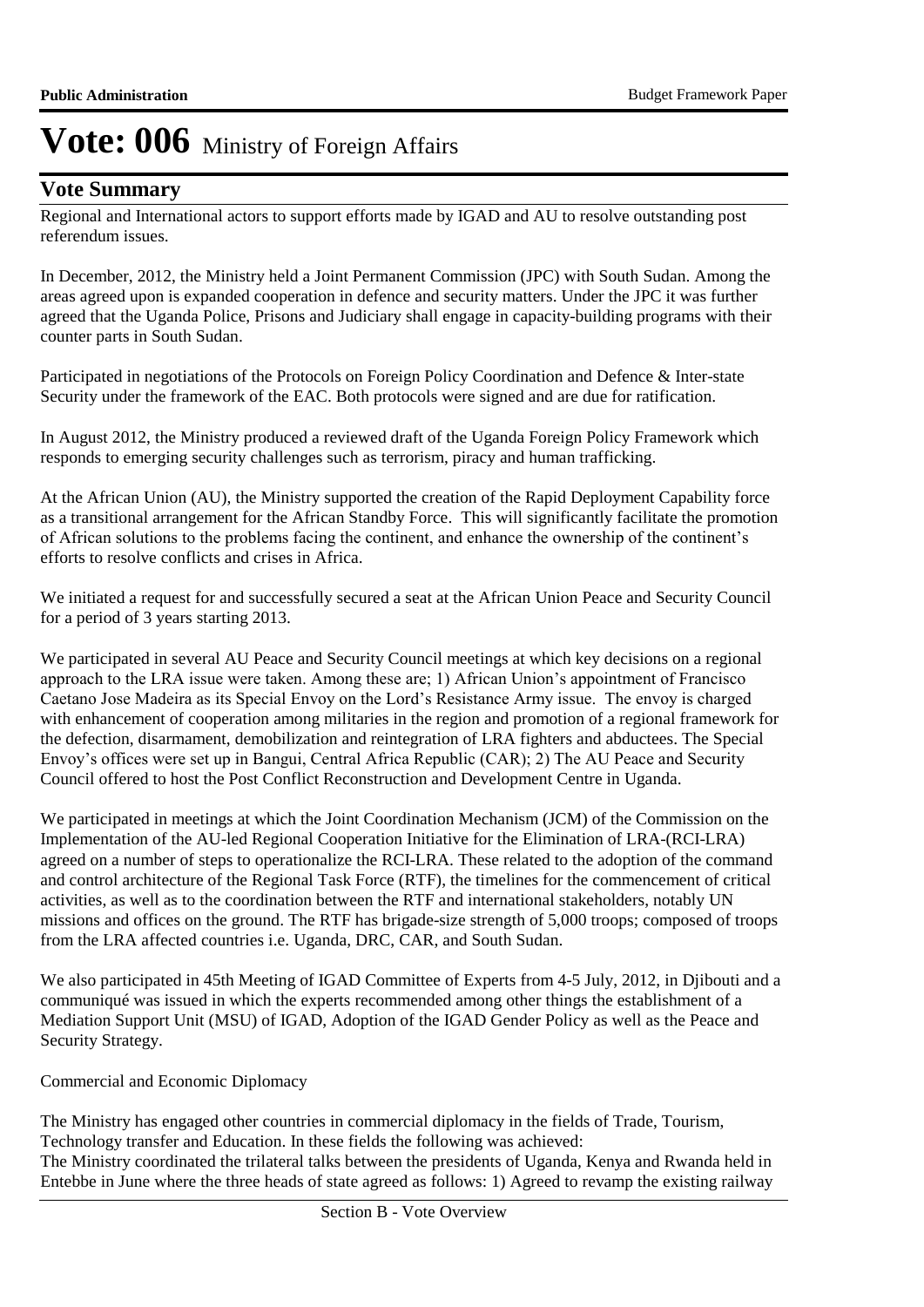## **Vote Summary**

network and also construct new standard gauge railway line and extend it to Rwanda, including joint mobilisation of resources. 2) Develop an oil pipelines for finished products from Eldoret to Kampala and extend it to Rwanda. 3) Develop a crude oil pipeline from Uganda to Kenya link to South Sudan. 4) Explore the possibility of EAC partner states to invest in the oil refinery to be constructed in Uganda. 5)To enhance electricity generation and distribution by exploring and utilizing the resources within each partner state, including exploring other alternative sources like renewable energy, nuclear and geothermal. 6) To strengthen the single customs territory and implement all the provisions therein where taxes will be collected at the entry points like Mombasa, Mpondwe, Oluhura. 7) Fast track political federation by setting up a committee that will draft an EAC political Federation Framework that will be considered and discussed by all relevant parties. 8) Introduction of EAC e-Identity cards to ease movement of persons and services. 9) Fast track the establishment of EAC single tourist Visa to facilitate the tourism industry in the region.

The ministry participated in various market access negotiations including:

Negotiations in Brussels for the regional economic partnership that will facilitate Uganda's goods access the EU market.

Negotiations in Geneva aimed at creating rules and a more conducive environment for market access for our products to the markets in developed countries. We continued to negotiate for aid-for-trade, and policy space to allow for industrialization in Uganda.

The climate change meetings that have culminated in the second commitment period of the Kyoto Protocol. In our negotiations, Uganda continues to link the resources and access to affordable technology to ensure we do not get disadvantaged in terms of industrialization.

Negotiations that led to the Turkish Government's extension of a Credit Line to all Turkish Companies that set up business in Uganda. We are currently spearheading Negotiations with the Turkish Government for Reciprocal Promotion and Protection of Investments plus a Double Taxation Agreement.

Negotiations that resulted into the signing of the Free Trade Area, this is positive step towards securing markets in the 19 COMESA member states.

The Ministry in conjunction with the Ministry of International Cooperation of Egypt successfully sourced for an Investor in Uganda's Beef Industry. The investor incorporated the Egypt-Uganda Food Security Co. to operate a Modern Abattoir in Bombo. The implementation of this Project is on course.

The Ministry coordinated meetings that led to signing of MOUs between the Ministries of ICT of Uganda and Egypt covering the following Areas of Cooperation. a)Communication Technology Infrastructure b)ICT Capacity Building Program c)Documentation of Cultural Heritage and History d)Cyber Security

e)Establishment and Management of an IT Park in Uganda.

In November, 2012 Uganda and South Africa jointly chaired the Inaugural session of their Joint Commission of Cooperation (JCC), at which a wide range of bilateral, regional and international issues of mutual interest were reviewed. These include deepening cooperation in the fields of trade, social development and public works. We also agreed to broaden cooperation to new sectors, including tourism, human settlement, health and higher education.

The Ministry sourced scholarships for Ugandans to study abroad. Key among these is 30 Petroleum Studies Scholarships in Trinidad and Tobago, 25 Scholarships from the OIC and 53 scholarships in Turkey and Cyprus, a total of 85 scholarships from the three Asia countries of China, India and South Korea. These opportunities were communicated to the relevant Government MDAs.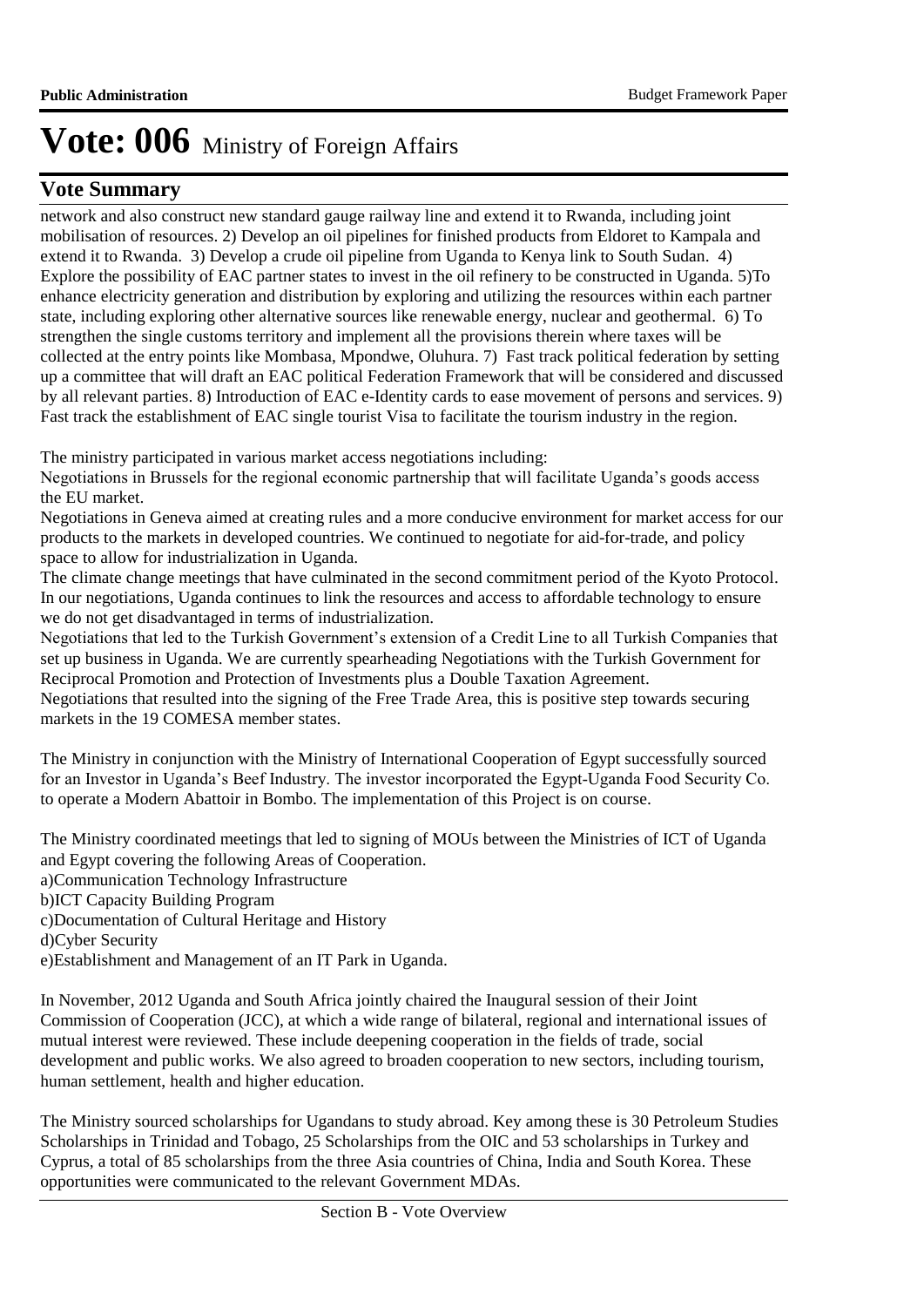## **Vote Summary**

The Ministry continues to work with other stakeholders to widen and deepen the East African Community (EAC) Regional integration agenda. The recently signed Protocol on Foreign Policy Coordination by EAC member states is a positive development.

At the continental level, the Ministry is working with other stakeholders to ensure harmonization of regional groupings beginning with the EAC, SADC and COMESA Tripartite Agreement. Mobilization of Bilateral and Multilateral Resources for Development

Our diplomatic Missions abroad continue to be a major vehicle through which the country promotes investment, trade, tourism, technology transfer, and external resource mobilization for the development of Uganda. For example, over \$1bn has been mobilised since June 2012 to finance infrastructure such as roads, health, ICT, agriculture, oil and gas, water and sanitation etc. For example, the Ministry lobbied for MOUs between the government of Uganda and the Islamic Development Bank to provide loans and grants for the following:

a.Development of a Specialized Maternity and Neo-natal Heath Care Unit at Mulago Hospital

b.The Community Agriculture Infrastructure Improvement Program

c.Enhancing National Food Security Project

d.Reconstructing and Equipping Technical Institutes

e.The Rural Electrification Project.

The Ministry facilitated the visit of Zanjan Investment Group from Iran to Uganda. The Group signed an Agreement to invest in the 2nd Phase of the Expansion of the Naguru Police Health Centre under a Public Private Partnership with the Uganda Police.

The Ministry participated in negotiating the funding of the renovation of Jinja Bridge by the Japanese government

The Ministry facilitated the signing of two major bilateral agreements with South Korea, namely, the Framework Agreement of Grant Aid for the year 2013 and an MOU on cooperation in the fields of energy and mineral resources. This will see increased funding of ICT infrastructure and other fields by Korea.

The Ministry facilitated the visit of the external relations Minister of India and there was a commitment in principle of 400 million US dollars to support the construction of Isimba hydro power dam.

The Ministry coordinated the visit of H.E the President of Sri Lanka and meetings were held to strengthen cooperation between the two countries. The Sri Lankan president agreed to cooperate in rubber, textile, and mini hydro power dams. Five agreements and MOUs were signed to this effect.

Promotion of International law and commitments and ensure reporting obligations on International Treaties and Conventions

The Ministry continues to actively participate in the negotiation of international agreements and instruments.

In April, 2013, the Ministry participated in the 53rd Session on People and Human Rights Council in Banjul, Gambia at which the Protocol to the African Charter on Human rights for Women in Africa and model law on access to Information for Africa were launched. In relation to the Commonwealth the ministry participated in meetings that adopted the draft Commonwealth Charter for the unilateral decisions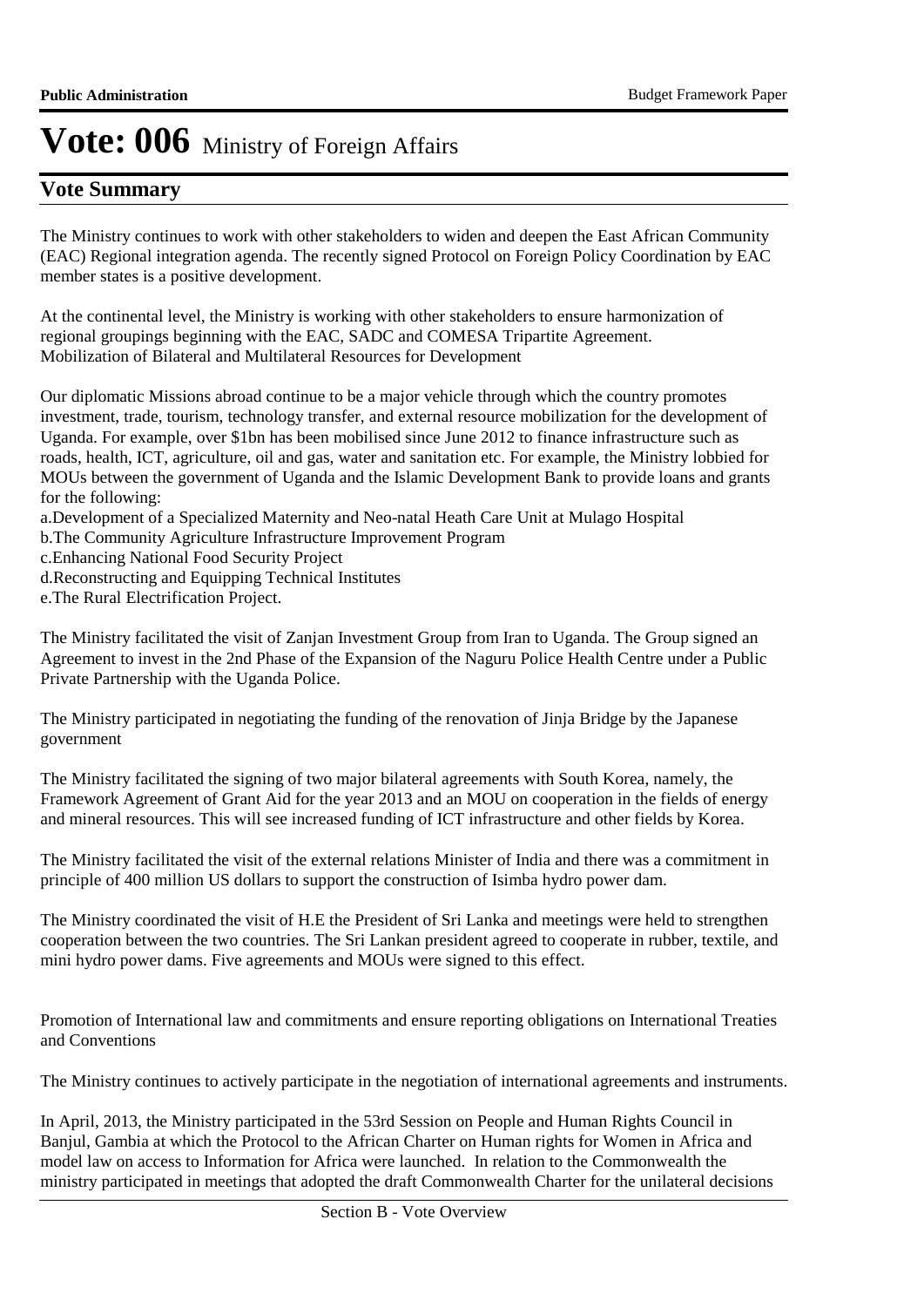### **Vote Summary**

on Human rights for consideration by the Heads of Government.

The ministry engaged other governments and signed a number of agreements, memoranda of Understanding, protocols and reached various decisions including: An MOU with the Irish Government in support of the development and rehabilitation of Northern Uganda. An Agreement with Iceland in support of Air Service Finalized two agreements with United Arab Emirates on the promotion and protection of Investments and avoidance of double taxations Finalized the status of Force agreement with the USA Finalized draft partnership agreement for Eretria and Ethiopia Coordinated the signing of the Memorandum of Understanding between the Uganda Ministry of Health and MASHAV from Israel Renewed the Technical Aid Corps (TAC) Agreement with Nigeria Initiated the Uganda - Qatar and Uganda – Netherlands bilateral Air services Agreement Concluded the agreement on investment protection and trade with Turkey Military training agreements with Greece and Netherlands Facilitated signing of an MOU with Korea in Education, Sri Lanka to cooperate in rubber, textile and mini hydro power dams and Thailand.

The Ministry in consultation with other ministries and Human Rights bodies developed a plan of action for the implementation of the Universal Periodic Review recommendations.

(v) Mobilization and Empowerment of Diaspora for Development

The Ministry worked with various stakeholders to finalize the National Diaspora Policy and Compendium on Diaspora Investments. This involved participating in best practice visits and feasibility studies on issuance of International Diaspora bonds. The bonds are considered as a viable alternative to raise finances for development. The Diaspora bonds and investment compendiums are to enable the Ugandan Diaspora invest in Uganda and contribute to national development beyond remittances. Provision of Diplomatic, Protocol and Consular Services at Home and Abroad.

The Ministry continues to provide Protocol and Consular Services at the Headquarter and Missions Abroad. These include issuance of passports, visas, consular services to distressed Ugandans in Diaspora and administering Privileges and Immunities extended to Diplomatic Missions and International Organizations accredited to Uganda.

During the period under consideration, the Ministry provided Protocol Services to H.E the President while on visits abroad (such as to Iran, Sri Lanka, Thailand, Ethiopia, Congo Brazzaville, South Africa, Tanzania, U.K, Kenya, South Sudan, South Korea and Japan); courtesies were also extended to visiting Heads of State, Special Envoys, and other Dignitaries.

Provided protocol services during major International conferences hosted by Uganda. Key among these are ICGLR, COMESA and Commonwealth Local Government Summits. We also provided protocol services during Uganda's 50th Independence anniversary celebrations and other National days.

The Ministry accredited 35 Heads of Diplomatic Missions and Honorary Consuls to Uganda and organised credential ceremonies for 21 Ambassadors and High Commissioners.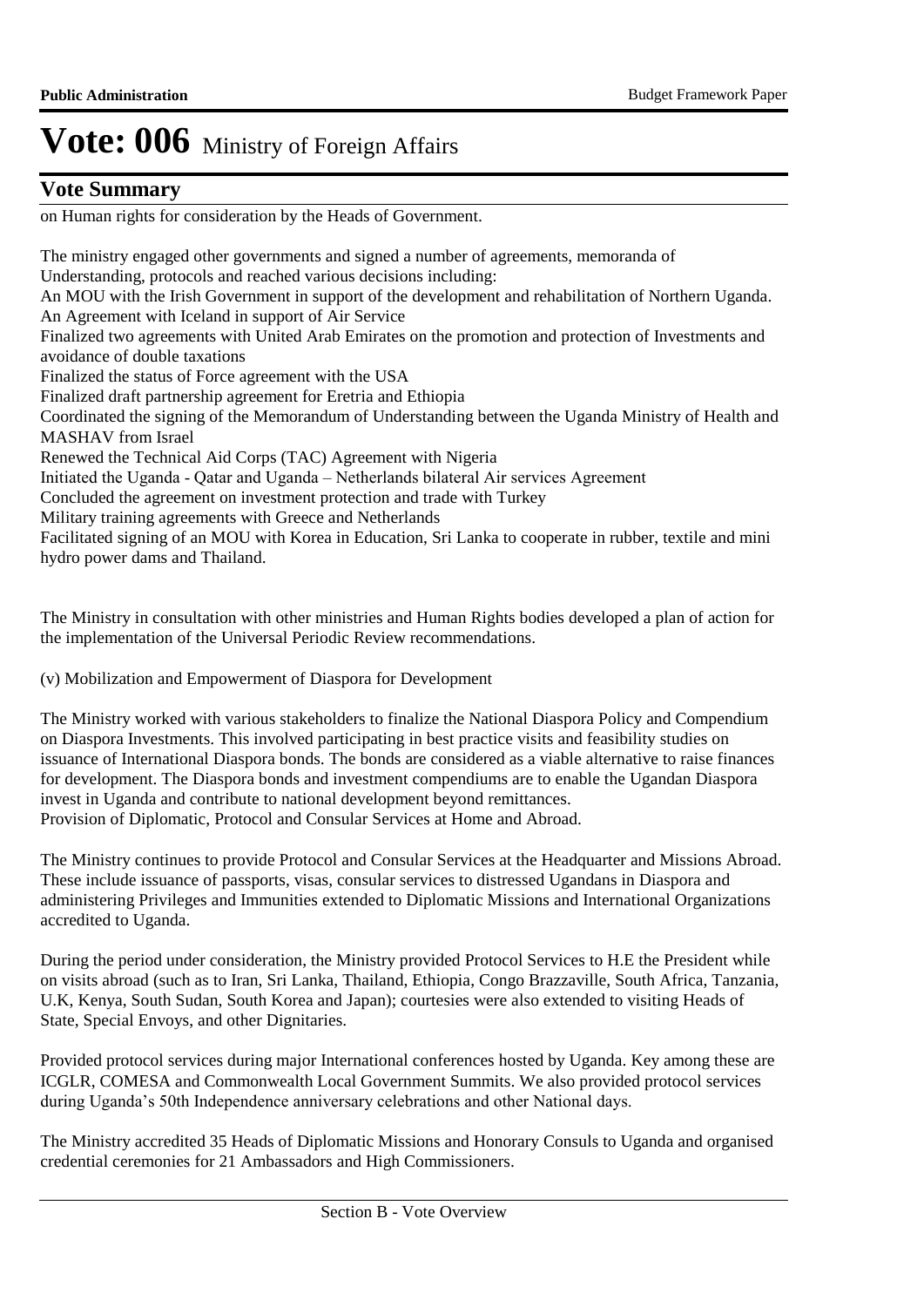### **Vote Summary**

We finalised Uganda's Protocol Handbook, which is a standardised abridged reference that provides basic guidelines for Protocol-related matters. The handbook is intended to provide Information and Guidance on the proper exercise of Protocol and Etiquette for all Government officials/Institutions as they plan, organise, conduct and attend national ceremonies and International conferences in addition to dealing with Resident Diplomatic Missions and other Governments.

Public Diplomacy to Enhance Our Image Abroad

The Ministry finalized two Publications; the Historical Assessment of Uganda's diplomacy since 1962 in a book entitled "Uganda and the World". This book provides historical information for Half a century of Foreign Policy-1962-2012. The Ministry also finalized a book entitled "Uganda at the Security Council 2009-2010". These books will be launched in July.

The Ministry introduced post conference media briefings and started publishing supplementary pullout in the dailies on the role of Ministry of Foreign Affairs.

By continuing to present a positive image of Uganda abroad, the Ministry has through its Missions promoted better understanding and appreciation of the country as the best destination for tourism, trade and investment and provided credibility for Ugandans applying for international jobs.

The Ministry has continued to lobby for its candidatures to take up higher positions in the international fora. The Ministry successfully lobbied for Uganda's Candidature for the AU Peace and Security Council; and Uganda's Presidency for the UN General Assembly 2014/2015 where Uganda will be able to articulate issues affecting Africa and Uganda.

The Ministry has also lobbied for Uganda's Chairmanship of the AU's Court of Human Rights and Chairperson of NEPAD, COMESA etc.

Strengthening Institutional Capacity of the Ministry and Affiliated Institutions

The ministry of Foreign Affairs is cognizant of the fact that ICT is a major tool in resolving intra and inter communication within and with our missions abroad and all MDAs. The Ministry is also cognizant that the degree of effectiveness of the communication determines the success level of an organization compared to others.

In this regard, the Ministry with support from UNDP deployed a consultant to study, design and recommend an appropriate Integrated Communication System solution (ICS) and this phase has been completed. The integrated communication system will most importantly support data exchange, video and VoIP communication within the HQ, between the HQ and the missions, and between the missions/HQ and other MDA's. This should result in improved productivity through facilitation of video conferencing and convergence, faster decision making, information sharing and service delivery, support for instant chat messaging and email support. So far an Official email solutions setup for headquarters has been established, the Ministry website has been redesigned and upgraded (www.mofa.go.ug), there has been training of the ministry's Top managers on use of ICT, and the MIS design phase was completed. The Ministry is joining the e-government directory (mails, internet). All this is aimed at ensuring all the ministry's operations are computerized to achieve the required efficiency.

We undertook consultations on the feasibility of establishing the Uganda Institute of Diplomacy and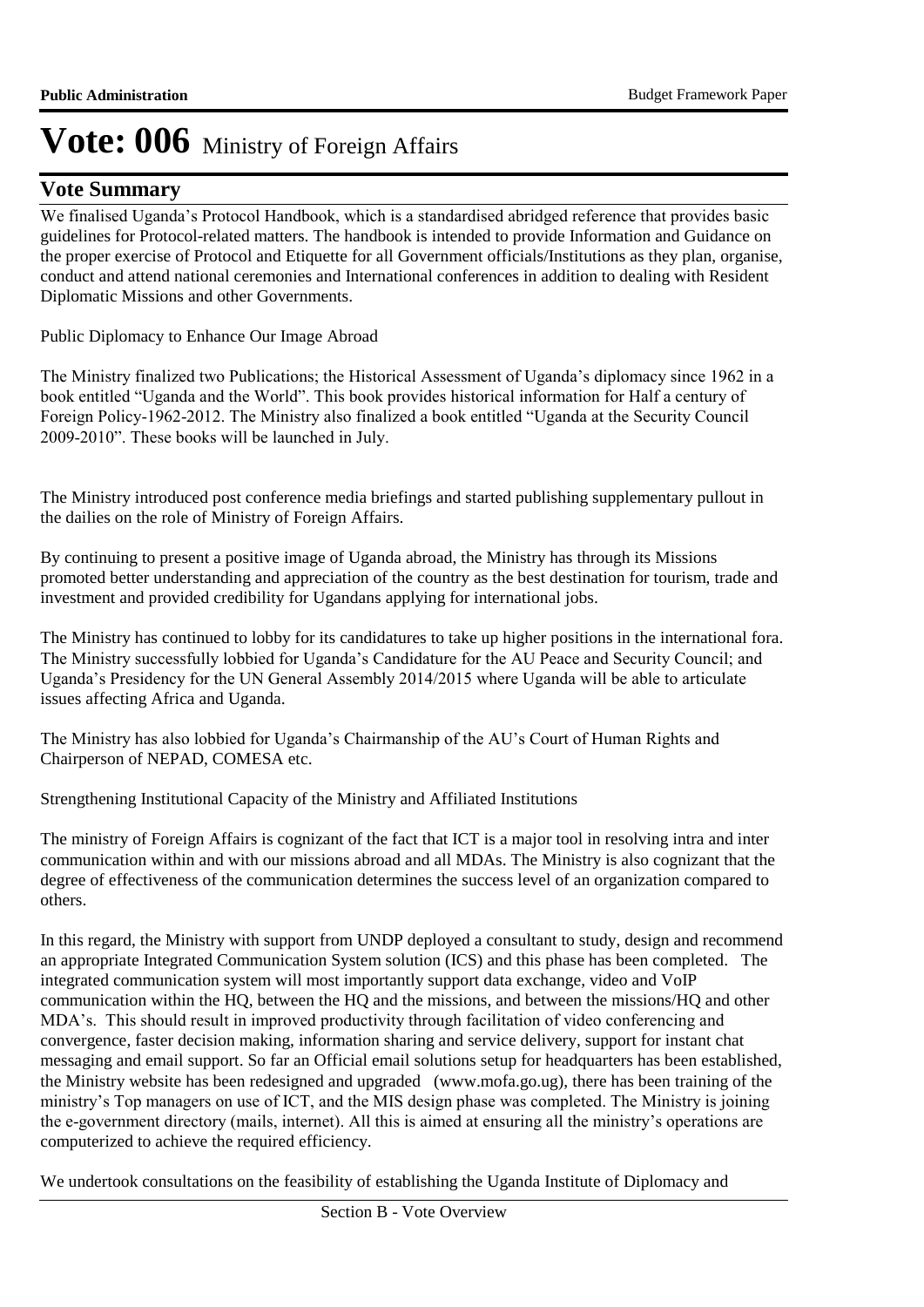### **Vote Summary**

International Affairs-UIDIA. This is a Think- Tank designed for foreign policy research, specialised diplomatic training and professional publications.

We finalized and secured the approval of the Scheme of Service and Human Resource Development policy from the Ministry of Public Service. The policy provides an arrangement for recruitment, Career and Career development and retirement in the Foreign Service.

The Ministry continues to source for scholarships for Ugandans to study abroad to improve on skills development and overall capacity building. For example, the Ministry has sponsored several staff members for over 50 short-term diplomatic courses in China, South Korea, Australia, Turkey, Egypt, Kenya and Nigeria. Additionally, 10 staff members are currently undertaking Master's training in South Korea, USA, Italy and Malta; and 12 are attending postgraduate training at different institutions in Uganda.

We completed the renovation of Uganda House in New York and signed a contract for construction of an Embassy building in Kigali the construction is on course. We have also finalized drawings for Uganda House Nairobi and embarked on procurement for the construction and renovation of Juba chancery, former Chancery and residences in Kinshasa – DRC, the chancery in Ottawa, and the official residence in Pretoria.

The ministry through negotiations managed to agree with Ministry of Finance, Planning and Economic Development (MoFPED), Parliamentary Budget Committee and Ministry of Foreign Affairs that effective 2014/2015, the Non Tax Revenue from Ministry of Foreign Affairs should be reinvested for acquisition, development, and management of properties abroad. An account will be opened with Bank of Uganda dedicated to the activities above, under the supervision of MoFPED.

#### *Preliminary 2013/14 Performance*

The ministry has achieved the following within the first six months of implementing the FY 2013/14 budget:

Promotion of Regional and International Peace and Security

As the Chair of the International Conference on the Great Lakes Region (ICGLR), Uganda promoted Peace initiatives by holding 1 ICGLR conference aimed at finding a lasting solution to the security situation in Eastern DRC. The summits recommended resumption of talks.

The Ministry coordinated the holding of the AMISOM Troop Contributing Countries Summit for Somalia in Kampala in August and decisions on improving the security situation in Somalia were made. The Ministry organized tripartite meetings in Kampala in September on fast tracking of the EAC political federation.

Commercial and Economic Diplomacy

The Ministry Participated in market access negotiations including WTO meetings in Geneva and other capitals to ensure preparations for Bali round of negotiations due in December 2013

The Ministry coordinated the signing of Memoranda of Understanding in the following fields of trade and investment with the Prime Minister of Sri Lanka

Memorandum of Understanding on Cooperation in Food Security, Trade and Investment in Agricultural Products and Commodities.

Memorandum of Understanding between Private Sector Foundation of Uganda and Board of Trade of Sri Lanka.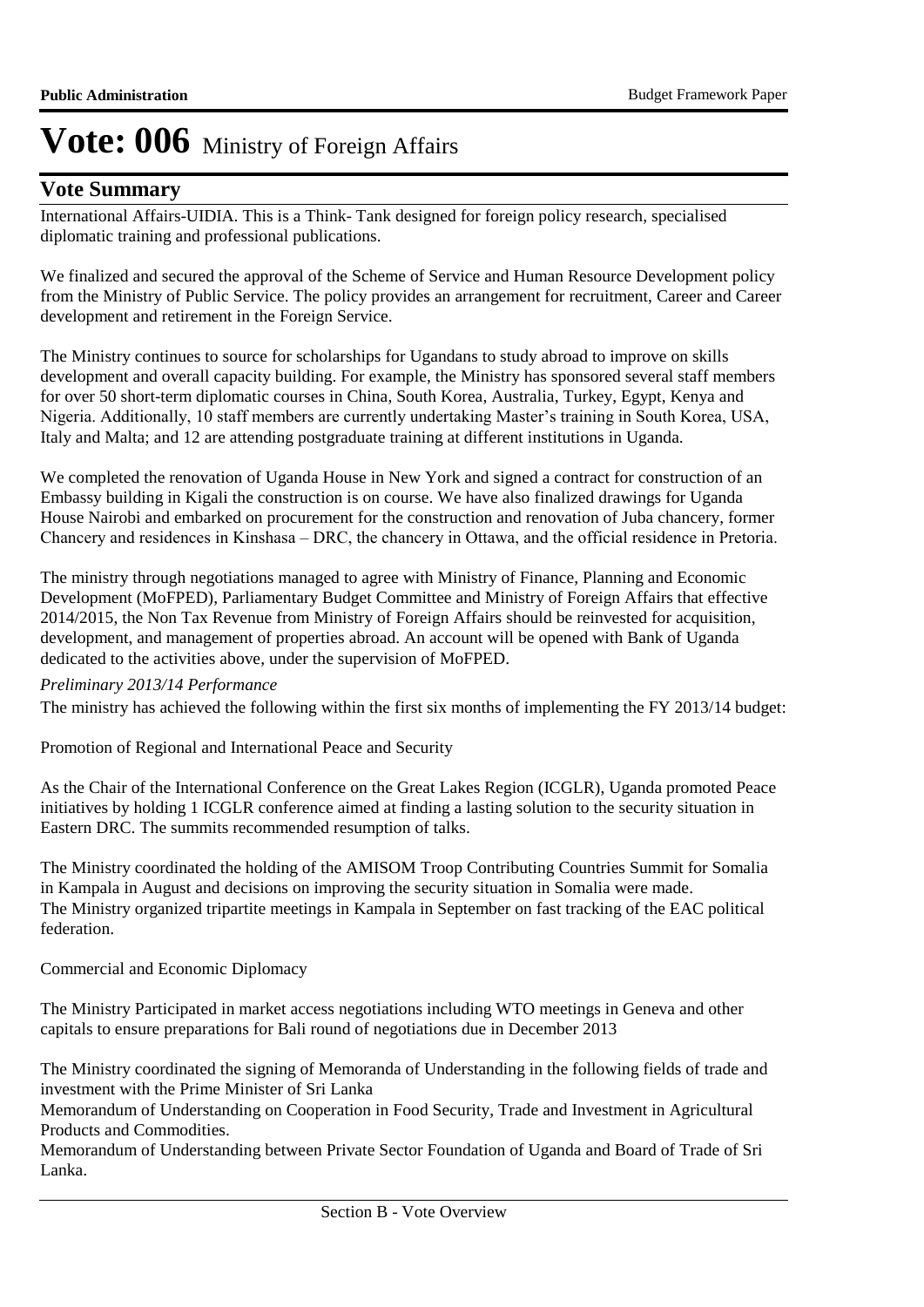## **Vote Summary**

Agreement on the Promotion and Protection of Investments. Memorandum of Understanding on Technical Cooperation

The Ministry coordinated the signing the Memorandum of Understanding between Uganda and China on 17 September 2013 in which USD560mn is to be invested in the Sukulu Phosphates Project in Tororo.

The Ministry sourced scholarships for Ugandans to study abroad. Key among these is Petroleum Studies Scholarships in France, 53 scholarships from the Asian countries of China, Japan, Thailand, Sri Lanka India and South Korea. These opportunities were communicated to the relevant Government MDAs.

The Ministry coordinated the signing of a Grant Agreement for the Project to improve water Source for Resettled Internally Displaced Persons in Acholi Sub-Region between Japan International Cooperation Agency and the Government of the Republic of Uganda, on 4 July 2013.

The Ministry Coordinated the signing of the Grant Agreement for the Project for Rural Electrification (Phase III) between Japan International Cooperation Agency and the Government of the Republic of Uganda, signed by Hirofumi Hoshi, Chief Representative JICA Uganda Office and Minister of Finance, Planning & Economic Development on 4 July 2013.

We participated in various WTO meetings in Geneva and other capitals to ensure preparations for BALI round of negotiations due in December 2013

Promotion of International law and commitments and ensure reporting obligations on International treaties and Conventions

The Ministry participated in the meeting of the Technical Support Committee of the Regional Oversight Mechanism in September, 2013 in Nairobi. Developed Bench marks for implementation of the peace, Security and Cooperation Framework for adoption by the East Africa Heads of States on 24th September, 2013.

The Ministry held meetings with the United Nations Special Rapporteur on Trafficking in Persons on 04th September 2013. The meeting established initial contact made and ideas exchanged on cooperation in the field of human trafficking.

During the ICGLR Conference of 5th September 2013 in Kampala, a communiqué was adopted which set a timeline for the completion of the Kampala Dialogue between M23 and DRC Government. The participating states also agreed on the participation of MONUSCO in the Expanded Joint Verification Mechanism (EJVM).

During the AMISOM TCCs on 4th August 2013, a communiqué was agreed on which among others underlined the focus to neutralize al-shabaab by the TCC's regional partners with support from international partners. The member states also agreed to review recent United Nations Security Council resolutions with regard to the contemplated re-enforcing of the AMISOM.

Other agreements, MOUs, protocols and decisions reached include: An MOU for consultation mechanism between Uganda and Venezuela An MOU between Uganda and Canada on the deployment of Formed police Unit to the AU mission in Somalia was signed in July 2013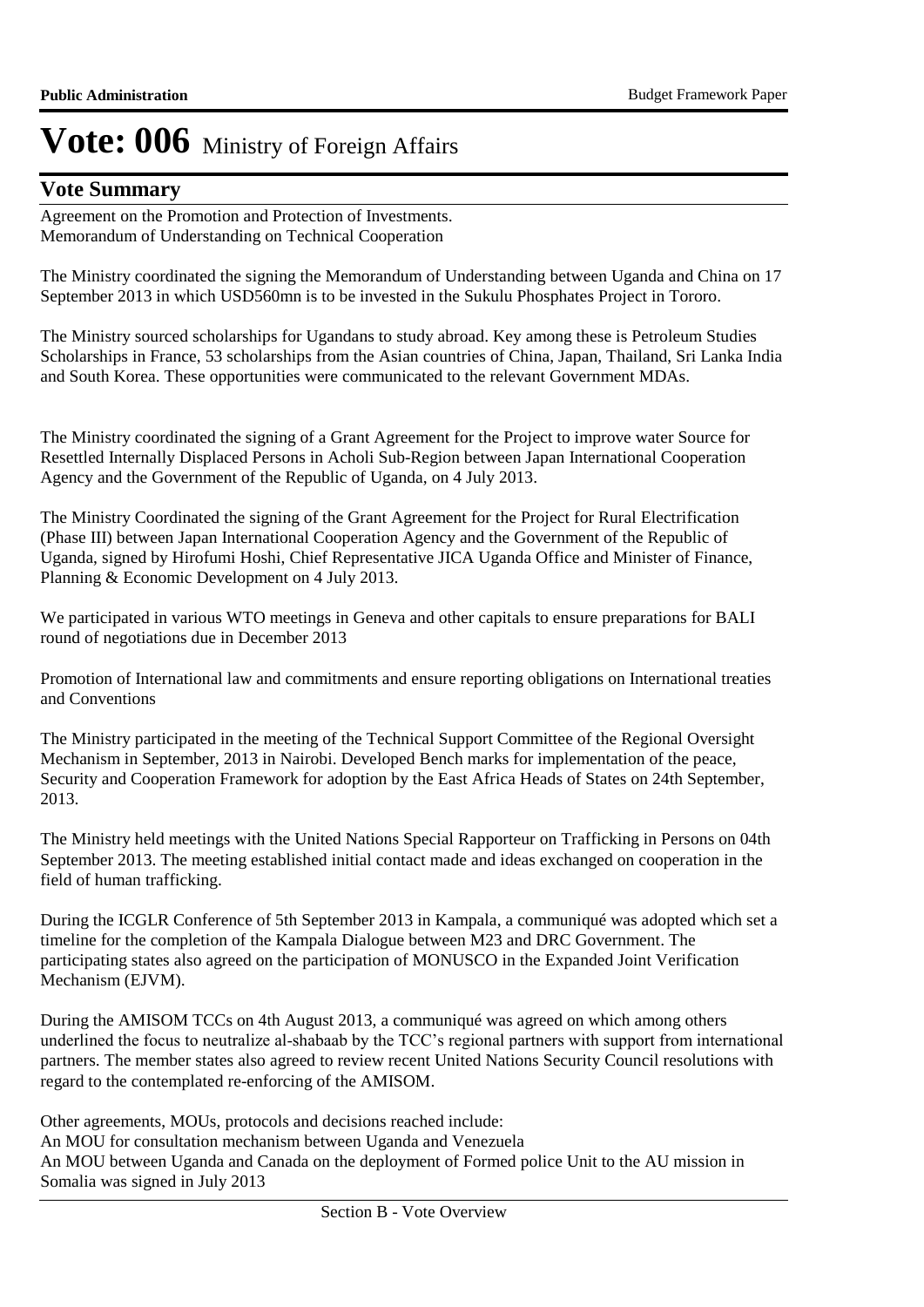### **Vote Summary**

A Grant Agreement for the Rural Electrification Project (Phase III) between Japan International Cooperation Agency and the Government of the Republic of Uganda.

Mobilization and empowerment of Diaspora for Development

The Ministry participated in the UNAA Convention in Dallas Texas and the UK convention where the Ugandans in Diaspora were sensitized on investment opportunities available in Uganda. This was meant to attract them to invest at home.

Provision of Diplomatic, Protocol and Consular Services at home and abroad

The Ministry provided Protocol Services to H.E the President while on visits abroad (such as to Washington, New York, Netherlands, Kenya, Ethiopia, Tanzania, and U.K.). Courtesies were also extended to visiting Heads of state, special envoys and other dignitaries.

Protocol services were provided during ICGLR and AMISOM TCC Summits, COMESA Infrastructure Investment Conference and the Launch of African Queens and Women Cultural Leaders' Network. Protocol services for The National Youth day celebrations were provided.

Public Diplomacy to enhance our image abroad

The Ministry continued with post conference media briefings and publishing supplementary pullouts in the dailies on the role of Ministry of Foreign Affairs and countering negative media publicity in an effort to protect Uganda's image regarding foreign relations.

By continuing to present a positive image of Uganda abroad, the Ministry has through its Missions promoted better understanding and appreciation of the country as the best destination for tourism, trade and investment and provided credibility for Ugandans applying for international jobs.

The Ministry started on the campaigns to secure Uganda's Presidency of the United Nations General Assembly for the year 2014/15.

Strengthening Institutional Capacity of the Ministry and Affiliated institutions

The Ministry continues to source for scholarships for Ugandans to study abroad to improve on skills development and overall capacity building. For example, the Ministry has sponsored several staff members for 17 short-term diplomatic courses in South Korea. Additionally, 4 staff members are currently undertaking Master's training in France, UK, China and Malta; 6 members of staff were promoted and 2 Foreign Service officers were recruited on contract.

We continued to supervise and monitor the ongoing works on the embassy building in Kigali, the Juba chancery, former chancery and residences in Kinshasa-DRC, the chancery in Ottawa and the official residence in Pretoria.

#### **Table V2.1: Past and 2014/15 Key Vote Outputs\***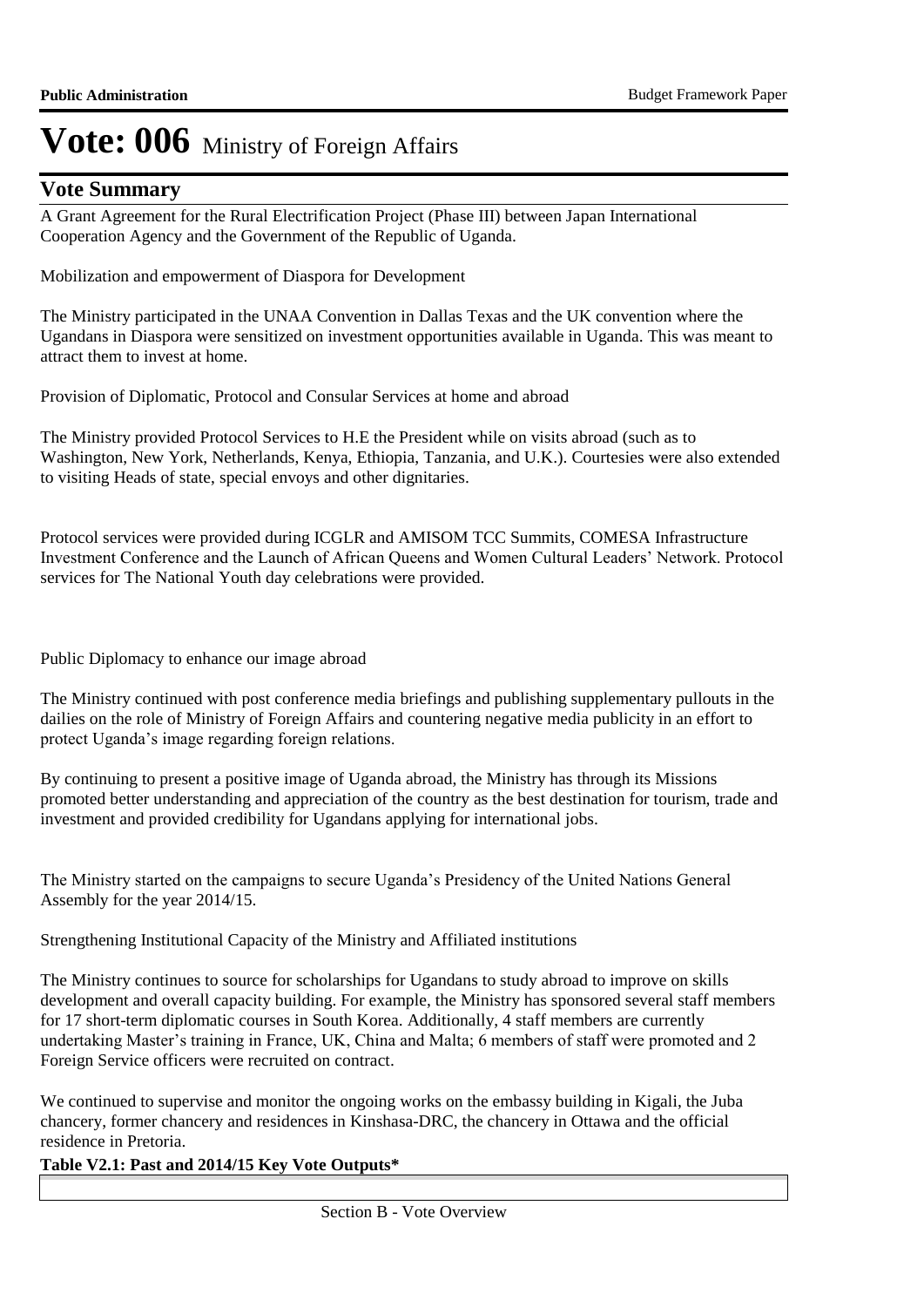## **Vote Summary**

| <i>Vote, Vote Function</i><br><b>Key Output</b>             | <b>Approved Budget and</b><br><b>Planned outputs</b>                                                    |                                | 2013/14<br><b>Spending and Outputs</b><br><b>Achieved by End Dec</b>                                                                                                         | 2014/15<br><b>Proposed Budget and</b><br><b>Planned Outputs</b>                                                                                                                                                                                                                               |
|-------------------------------------------------------------|---------------------------------------------------------------------------------------------------------|--------------------------------|------------------------------------------------------------------------------------------------------------------------------------------------------------------------------|-----------------------------------------------------------------------------------------------------------------------------------------------------------------------------------------------------------------------------------------------------------------------------------------------|
| <b>Vote: 006 Ministry of Foreign Affairs</b>                |                                                                                                         |                                |                                                                                                                                                                              |                                                                                                                                                                                                                                                                                               |
| Vote Function: 1621 Regional and International Co-operation |                                                                                                         |                                |                                                                                                                                                                              |                                                                                                                                                                                                                                                                                               |
| <b>Output: 162101</b>                                       | <b>Cooperation frameworks</b>                                                                           |                                |                                                                                                                                                                              |                                                                                                                                                                                                                                                                                               |
| Description of Outputs:                                     | Regional and International<br>peace and security promoted<br>International Jobs secured for<br>Ugandans |                                | Chaired 2 ICGLR conferences(<br>one in Kampala, the other in<br>Nairobi) on stabilising Eastern<br>DRC.                                                                      | <b>Regional and International</b><br><b>Peace and Security promoted</b><br>International conferences<br>attracted                                                                                                                                                                             |
|                                                             | Resources mobilised for<br>national development.<br>3 JPCs Held                                         |                                | Mobilised resources in form of<br>grant agreements from JICA on<br>the rural electrification project<br>and project to improve water<br>sources for IDPs                     | <b>Uganda's Image and interests</b><br>promoted and protected in all<br>regional and international<br>conferences                                                                                                                                                                             |
|                                                             |                                                                                                         |                                | Held a Summit for Somalia<br>Troop contributing countries in<br>Kampala in August and<br>decisions on improving the<br>security situation in Somalia<br>were made.           |                                                                                                                                                                                                                                                                                               |
| Performance Indicators:                                     |                                                                                                         |                                |                                                                                                                                                                              |                                                                                                                                                                                                                                                                                               |
| Status of progress on<br><b>Bilateral engagements</b>       |                                                                                                         |                                |                                                                                                                                                                              | c) 3 Follow-up meetings on<br>implementation progress on<br><b>border</b> demarcation                                                                                                                                                                                                         |
| <b>Status of the Multilateral</b><br>negotiations           |                                                                                                         |                                |                                                                                                                                                                              | c) Participate in Summits for<br>EAC, COMESA, AU, WTO and<br><b>UN and Hold 1 Conference</b><br>(ICGLR) to promote and project<br>country's interests (Human<br>Rights, Resources mobilization,<br>peace and security, borders and<br>border resources, integration<br>and capacity building) |
|                                                             | Output Cost: UShs Bn:                                                                                   | 1.549                          | UShs Bn:<br>0.351                                                                                                                                                            | <b>UShs Bn:</b><br>1.662                                                                                                                                                                                                                                                                      |
| <b>Output: 162102</b>                                       |                                                                                                         |                                | Promotion of trade, tourism, education, and investment                                                                                                                       |                                                                                                                                                                                                                                                                                               |
| Description of Outputs:                                     | on economic issues<br>Markets for Uganda's Products<br>secured                                          |                                | 42 Bilateral meetings facilitated 4 Bilateral meetings were<br>facilitated on economic issues<br>with Russia, Indonesia,<br>Argentina and UAE.<br>Over 100 scholarships were | <b>Resources mobilized Inward</b><br>investments, trade and tourism<br>promoted<br><b>EAC Foreign policy protocol</b><br>implemented                                                                                                                                                          |
|                                                             | trade, tourism and investment.                                                                          | 38 MoUs intiated and signed on | sourced from different countries<br>for Ugandans                                                                                                                             |                                                                                                                                                                                                                                                                                               |
|                                                             |                                                                                                         |                                | Participated in WTO<br>negotiations in Geneva to<br>increase access of Ugandan<br>products on the world market                                                               |                                                                                                                                                                                                                                                                                               |
| Performance Indicators:                                     |                                                                                                         |                                | 12 MOUs were signed in areas<br>of trade and investment with<br>China, Sri Lanka, Japan, Kenya,<br>Rwanda                                                                    |                                                                                                                                                                                                                                                                                               |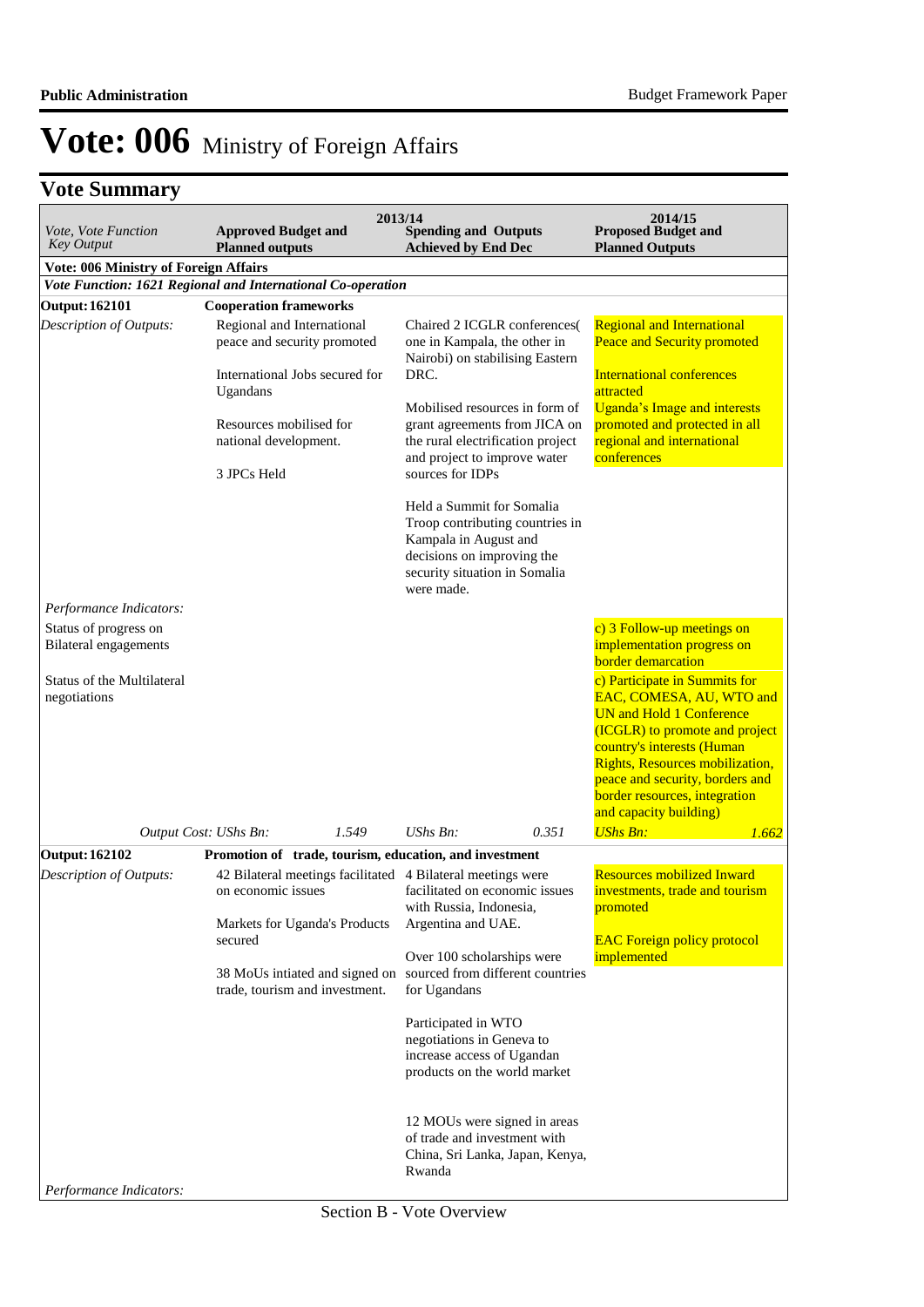### **Vote Summary**

| Vote, Vote Function<br><b>Key Output</b>                                                                  | <b>Approved Budget and</b><br><b>Planned outputs</b>      |       | 2013/14<br><b>Spending and Outputs</b><br><b>Achieved by End Dec</b> |                                                  | 2014/15<br><b>Proposed Budget and</b><br><b>Planned Outputs</b>                                                          |        |
|-----------------------------------------------------------------------------------------------------------|-----------------------------------------------------------|-------|----------------------------------------------------------------------|--------------------------------------------------|--------------------------------------------------------------------------------------------------------------------------|--------|
| Market access for Uganda<br>products secured<br>Efforts taken to increase<br>number of tourists attracted |                                                           |       |                                                                      |                                                  | <b>Bilateral and Multilateral</b><br><b>Agreements signed</b><br>Attract at least shs 1 bn in<br>foreign tourist revenue |        |
| Output Cost: UShs Bn:                                                                                     |                                                           | 0.417 | $\mathit{UShs}\, \mathit{Bn}$ :                                      | 0.076                                            | <b>UShs Bn:</b>                                                                                                          | 0.667  |
| <b>Vote Function Cost</b>                                                                                 | <b>UShs Bn:</b>                                           |       | 5.177 UShs Bn:                                                       |                                                  | 3.269 UShs Bn:                                                                                                           | 3.759  |
| Vote Function: 1622 Protocol and Consular Services                                                        |                                                           |       |                                                                      |                                                  |                                                                                                                          |        |
| <b>Output: 162202</b>                                                                                     | consular services provided                                |       |                                                                      |                                                  |                                                                                                                          |        |
| Description of Outputs:                                                                                   | Protocol Services up to state<br>level provided           |       | and other VIPs                                                       | and abroad on presidential visits level provided | Protocol services given at home Protocol Services up to state                                                            |        |
|                                                                                                           | International Conferences and<br>State ceremonies managed |       | 1 ICGLR conference and 1                                             | AMISOM TCC summit managed                        | <b>International Conferences and</b><br>State ceremonies managed                                                         |        |
|                                                                                                           | Visa and passport applications<br>processed.              |       | processed                                                            | Visa and passport applications                   | Visa and passport applications<br>processed.                                                                             |        |
|                                                                                                           | Cases / disputes of Ugandans<br>abroad handled            |       |                                                                      |                                                  | Cases / disputes of Ugandans<br>abroad handled                                                                           |        |
| Performance Indicators:                                                                                   |                                                           |       |                                                                      |                                                  |                                                                                                                          |        |
| Number of presidential and<br>other VIP Visits facilitated.                                               | 13                                                        |       | 8                                                                    |                                                  | 10                                                                                                                       |        |
| Number of International and 24<br>national ceremonies<br>facilitated                                      |                                                           |       | 6                                                                    |                                                  | 8                                                                                                                        |        |
| Number of Diaspora events<br>held                                                                         | 2                                                         |       | $\overline{c}$                                                       |                                                  |                                                                                                                          |        |
| Output Cost: UShs Bn:                                                                                     |                                                           | 0.060 | $UShs Bn$ :                                                          | 0.011                                            | <b>UShs Bn:</b>                                                                                                          | 0.078  |
| <b>Vote Function Cost</b>                                                                                 | <b>UShs Bn:</b>                                           |       | 0.515 UShs Bn:                                                       |                                                  | 0.235 <i>UShs Bn:</i>                                                                                                    | 0.528  |
| Vote Function: 1649 Policy, Planning and Support Services                                                 |                                                           |       |                                                                      |                                                  |                                                                                                                          |        |
| <b>Vote Function Cost</b>                                                                                 | <b>UShs Bn:</b>                                           |       | 20.149 UShs Bn:                                                      |                                                  | 7.851 UShs Bn:                                                                                                           | 21.396 |
| <b>Cost of Vote Services:</b>                                                                             | $UShs Bn$ :                                               |       | 25.684 UShs Bn:                                                      |                                                  | 11.355 UShs Bn:                                                                                                          | 25.684 |

*\* Excluding Taxes and Arrears*

#### *2014/15 Planned Outputs*

Regional and International Peace and Security promoted with emphasis on ICGLR member states and special attention on DRC. Others include Somalia, Kigali, Sudan, and South Sudan. Peaceful neighbourhood by ensuring border demarcation under the AU border programme, observing peaceful elections in neighboring countries, managing the strategic shared resources and engaging neighbours in beneficial integration.

Resources mobilized, inward investments, trade and tourism promoted in liaison with Missions abroad. Exploiting the FOCAC, TICAD, and other cooperation systems without strings attached

International conferences attracted and hosted

Uganda's Image and interests promoted and protected in all regional and international conferences/conventions specifically the AU, OIC, UNSC, EAC, Tripartite, UNGA, etc. Document Uganda's contribution during its tenure as the chair of the ICGLR, EAC and COMESA.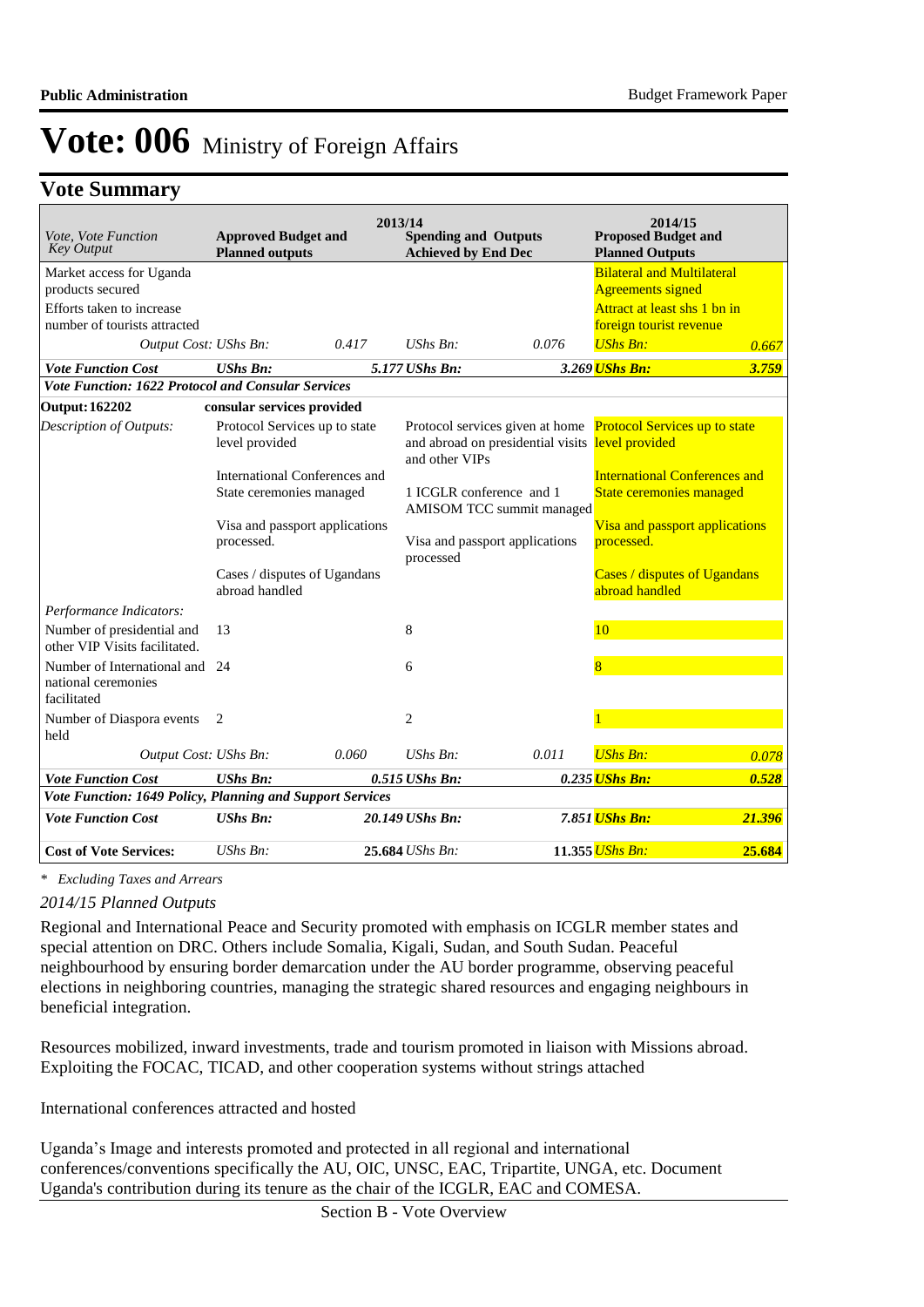## **Vote Summary**

Protocol, Consular and Diplomatic services provided

Implementation of the reviewed Foreign Policy that includes promotion of commercial diplomacy

Implementation of the Human Development Policy through rolling out Uganda Institute of Diplomacy and International Affairs (UIDIA) modules

Arrears in contribution to International Organizations cleared

The Ministry's building renovated and tenderings under missions undertaken.

Implementation of the Diaspora policy and Protocol manual

#### **Table V2.2: Past and Medium Term Key Vote Output Indicators\***

| Vote Function Key Output                                   | 2012/13 | 2013/14          |                              |                           | <b>MTEF Projections</b>   |                        |
|------------------------------------------------------------|---------|------------------|------------------------------|---------------------------|---------------------------|------------------------|
| <b>Indicators and Costs:</b>                               | Outturn | Approved<br>Plan | Outturn by<br><b>End Dec</b> | 2014/15                   | 2015/16                   | 2016/17                |
| <b>Vote: 006 Ministry of Foreign Affairs</b>               |         |                  |                              |                           |                           |                        |
| Vote Function:1621 Regional and International Co-operation |         |                  |                              |                           |                           |                        |
| Status of progress on Bilateral                            |         |                  |                              | c) 3 Follow-              | b)Holding or              | c) 3 Follow-           |
| engagements                                                |         |                  |                              | up meetings               | participating             | up meetings            |
|                                                            |         |                  |                              | on                        | in Bilateral              | <sub>on</sub>          |
|                                                            |         |                  |                              | implementatio             | consultations             | implementatio          |
|                                                            |         |                  |                              | n progress on             | (JP and other             | n progress for         |
|                                                            |         |                  |                              | <b>border</b>             | bilateralC) to            | 3 JPCs                 |
|                                                            |         |                  |                              |                           | conclude Joint            | (Rwanda,               |
|                                                            |         |                  |                              |                           | communiqué                | South Sudan            |
|                                                            |         |                  |                              |                           | and                       | and South              |
|                                                            |         |                  |                              |                           | agreements.               |                        |
| Status of the Multilateral negotiations                    |         |                  |                              | c) Participate            | b) Holding                | c) Participate         |
|                                                            |         |                  |                              | in Summits                | Ministerial               | in Summits             |
|                                                            |         |                  |                              |                           | for EAC, level meetings   | for EAC,               |
|                                                            |         |                  |                              | <b>COMESA,</b>            | for EAC,                  | COMESA,                |
|                                                            |         |                  |                              | AU, WTO and               |                           | COMESA, AU, WTO and    |
|                                                            |         |                  |                              | <b>UN</b> and Hold        | AU, WTO,                  | UN and Hold            |
|                                                            |         |                  |                              | 1 Conference              | UN and<br><b>ICGLR</b> to | 1 Conference           |
|                                                            |         |                  |                              | (ICGLR) to<br>promote and |                           | (ICGLR) to             |
|                                                            |         |                  |                              | project                   | adopt<br>Country's        | promote and<br>project |
|                                                            |         |                  |                              | country's                 | positions on              | country's              |
|                                                            |         |                  |                              | interests                 | various issues.           | interests              |
|                                                            |         |                  |                              | (Human                    |                           | (Human                 |
|                                                            |         |                  |                              | Rights,                   |                           | Rights,                |
|                                                            |         |                  |                              | <b>Resources</b>          |                           | <b>Resources</b>       |
|                                                            |         |                  |                              | mobilization,             |                           | mobilization,          |
|                                                            |         |                  |                              | peace and                 |                           | peace and              |
|                                                            |         |                  |                              | security,                 |                           | security,              |
|                                                            |         |                  |                              | borders and               |                           | borders and            |
|                                                            |         |                  |                              | border                    |                           | border                 |
|                                                            |         |                  |                              | resources.                |                           | resources,             |
|                                                            |         |                  |                              | integration               |                           | integration            |
|                                                            |         |                  |                              | and capacity              |                           | and capacity           |
|                                                            |         |                  |                              | building)                 |                           | building)              |
| Efforts taken to increase number of                        |         |                  |                              | <b>Attract at least</b>   | a)Foreign                 | a)Foreign              |
| tourists attracted                                         |         |                  |                              | $shs$ 1 bn in             | Markets with              | Markets with           |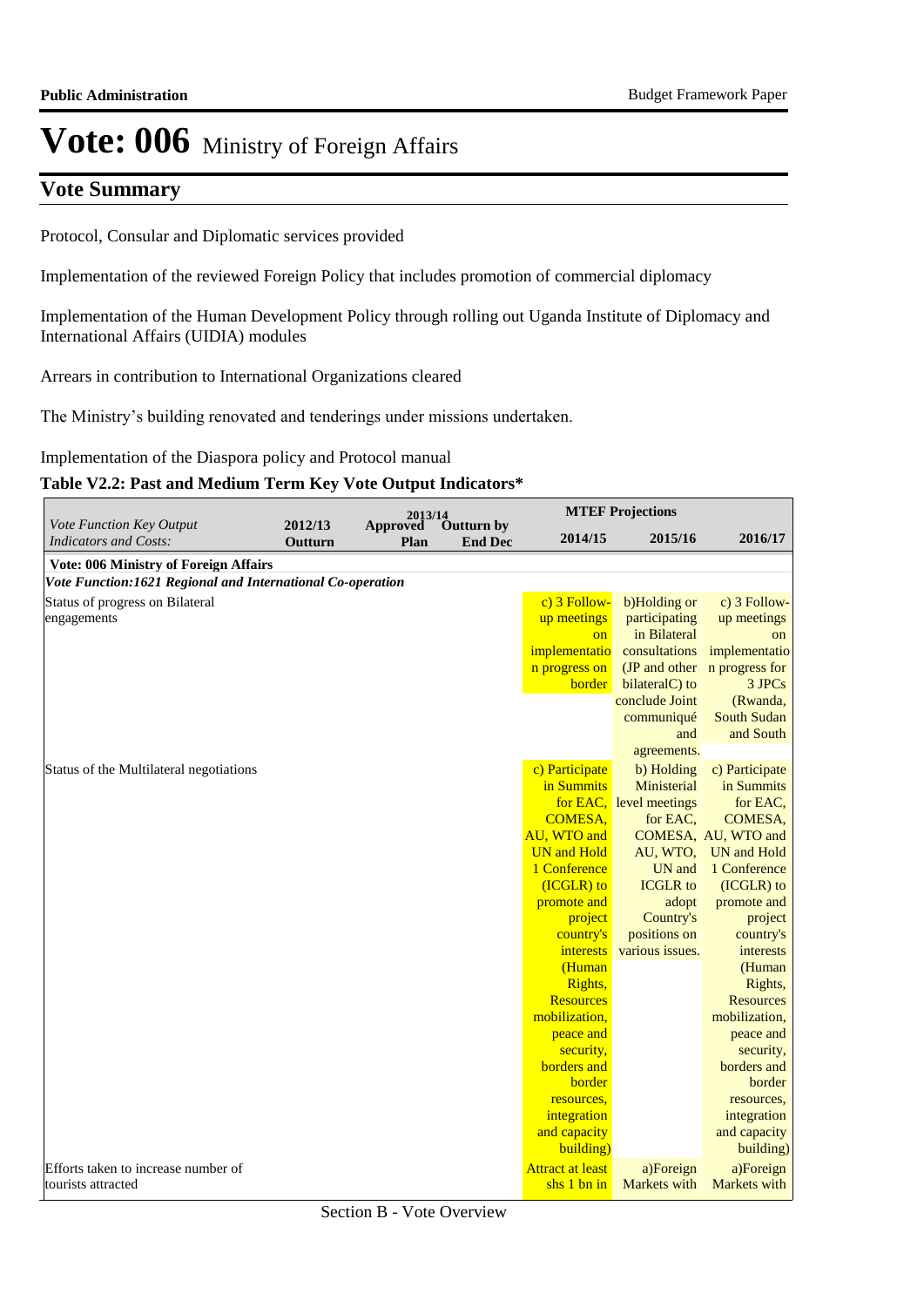## **Vote Summary**

|                                                                 | 2013/14            |                                                                |                |                                                                     | <b>MTEF Projections</b>                           |                                                   |  |  |  |
|-----------------------------------------------------------------|--------------------|----------------------------------------------------------------|----------------|---------------------------------------------------------------------|---------------------------------------------------|---------------------------------------------------|--|--|--|
| <i>Vote Function Key Output</i><br><b>Indicators and Costs:</b> | 2012/13<br>Outturn | <b>Outturn by</b><br><b>Approved</b><br><b>End Dec</b><br>Plan |                | 2014/15                                                             | 2015/16                                           | 2016/17                                           |  |  |  |
|                                                                 |                    |                                                                |                | foreign tourist<br>revenue                                          | issues<br>identified                              | <i>issues</i><br>identified                       |  |  |  |
| Market access for Uganda products<br>secured                    |                    |                                                                |                | <b>Bilateral and</b><br>Multilateral<br><b>Agreements</b><br>signed | a)Foreign<br>Markets with<br>issues<br>identified | a)Foreign<br>Markets with<br>issues<br>identified |  |  |  |
| <b>Vote Function Cost (UShs bn)</b>                             | 2.568              | 5.177                                                          | 3.269          | 3.759                                                               | 2.759                                             | 2.868                                             |  |  |  |
| <b>Vote Function:1622 Protocol and Consular Services</b>        |                    |                                                                |                |                                                                     |                                                   |                                                   |  |  |  |
| Number of Diaspora events held                                  |                    | $\overline{c}$                                                 | $\overline{2}$ |                                                                     | $\overline{2}$                                    |                                                   |  |  |  |
| Number of International and national<br>ceremonies facilitated  |                    | 24                                                             | 6              | 8                                                                   | 14                                                | 10                                                |  |  |  |
| Number of presidential and other<br>VIP Visits facilitated.     |                    | 13                                                             | 8              | 10                                                                  | 13                                                | 14                                                |  |  |  |
| <b>Vote Function Cost (UShs bn)</b>                             | 0.419              | 0.515                                                          | 0.235          | 0.528                                                               | 0.528                                             | 0.528                                             |  |  |  |
| Vote Function:1649 Policy, Planning and Support Services        |                    |                                                                |                |                                                                     |                                                   |                                                   |  |  |  |
| <b>Vote Function Cost (UShs bn)</b>                             | 10.904             | 19.992                                                         | 7.851          | 21.396                                                              | 24.521                                            | 26.436                                            |  |  |  |
| <b>Cost of Vote Services (UShs Bn)</b>                          | 13.891             | 25.684                                                         | 11.355         | 25.684                                                              | 27.808                                            | 29.832                                            |  |  |  |

*Medium Term Plans*

Missions opened in strategic locations i.e. Mombasa, Kuala Lumpur, Jeddah, Dubai, Tel Aviv and Asmara

Regional peace and Security promoted especially by mediating in situations developing in the region, observing peaceful elections in neighboring countries, managing the strategic shared resources, engaging other members in beneficial integration.

Trade, inward investment, education and tourism promoted especially by negotiating the policy direction.

Continuous provision of consular services and protocol services

Staff recruited to fill the approved Ministry structure

Arrears to International Organizations cleared

Commission the Nile Basin Commission and conclude the Nile Basin Agreement

Follow-up and report progress on the Regional Infrastructure projects and conclude the protocol on EAC foreign policy coordination

#### **(ii) Efficiency of Vote Budget Allocations**

To ensure efficency in resource allocation the Ministry will minimize costs associated with hosting international conferences by lobbying participating organisations to make a contribution towards the Hosting. The Ministry has also maximized allocations for participation in internation conferences to ensure the promotion and protection of Uganda's Image.

#### **Table V2.3: Allocations to Key Sector and Service Delivery Outputs over the Medium Term**

|                                 | $(i)$ Allocation (Shs Bn) |     |                                 |     | $(ii)$ % Vote Budget |         |                                 |      |  |
|---------------------------------|---------------------------|-----|---------------------------------|-----|----------------------|---------|---------------------------------|------|--|
| <b>Billion Uganda Shillings</b> |                           |     | 2013/14 2014/15 2015/16 2016/17 |     |                      |         | 2013/14 2014/15 2015/16 2016/17 |      |  |
| <b>Key Sector</b>               | 2.0                       | 2.3 | 2.3                             | 2.3 | $7.7\%$              | $9.1\%$ | $8.4\%$                         | 7.9% |  |
| Service Delivery                | 0.1                       | 0.1 | $\overline{0.1}$                |     | $0.2\%$              | $0.3\%$ | 0.4%                            |      |  |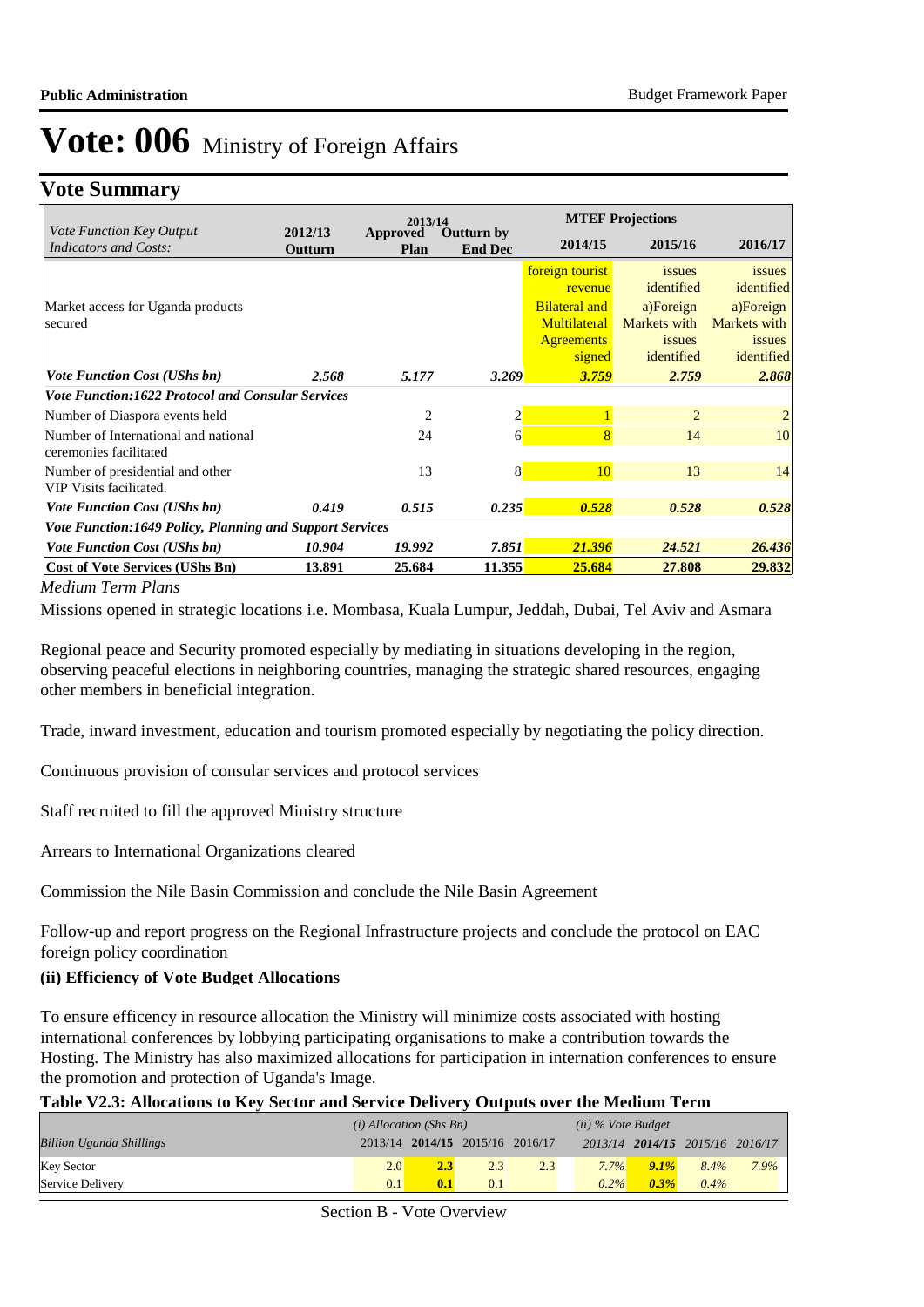### **Vote Summary**

Not applicable

### **Table V2.4: Key Unit Costs of Services Provided and Services Funded (Shs '000)**

| <b>Unit Cost</b><br><b>Description</b>                                  | Actual<br>2012/13 | <b>Planned</b><br>2013/14 | <b>Actual</b><br>by Sept | <b>Proposed</b><br>2014/15 |          | <b>Costing Assumptions and Reasons for</b><br>any Changes and Variations from Plan             |
|-------------------------------------------------------------------------|-------------------|---------------------------|--------------------------|----------------------------|----------|------------------------------------------------------------------------------------------------|
|                                                                         |                   |                           |                          |                            |          |                                                                                                |
| Vote Function: 1622 Protocol and Consular Services<br>Consular services |                   |                           |                          |                            | $\theta$ | The Ministry has alocated funding to<br>enable officers handle case of Ugandans<br>in Diaspora |

#### **(iii) Vote Investment Plans**

The Ministry in the medium term will renovate the building, procure vehicles for protocol and construct the Institute for Diplomacy and International Affairs including the Ministry's archive.

#### **Table V2.5: Allocations to Capital Investment over the Medium Term**

|                                           | $(i)$ Allocation (Shs Bn) |      |                         |      | $(ii)$ % Vote Budget |           |           |           |
|-------------------------------------------|---------------------------|------|-------------------------|------|----------------------|-----------|-----------|-----------|
| <b>Billion Uganda Shillings</b>           | 2013/14                   |      | 2014/15 2015/16 2016/17 |      | 2013/14              | 2014/15   | 2015/16   | 2016/17   |
| Consumption Expendture (Outputs Provided) | 12.6                      | 12.1 | 10.2                    | 11.2 | 49.1%                | $47.2\%$  | 36.8%     | 37.5%     |
| Grants and Subsidies (Outputs Funded)     | 12.4                      | 12.9 | 17.0                    | 17.6 | 48.3%                | $50.2\%$  | 61.3%     | 59.1%     |
| Investment (Capital Purchases)            | 0.7                       | 0.7  | 0.5                     | 1.0  | 2.6%                 | 2.6%      | 1.9%      | 3.4%      |
| <b>Grand Total</b>                        | 25.7                      | 25.7 | 27.8                    | 29.8 | $100.0\%$            | $100.0\%$ | $100.0\%$ | $100.0\%$ |

#### MAJOR CAPITAL INVESTMENTS

The vote has no capital investment projects exceeding Shs.1 bn shillings. The vote wishes to undertake several capital investment projects including construction of UIDIA, storied parking and renovations in Missions abroad, however it is constrained by the low budgetary allocation for development operations.

#### **Table V2.6: Major Capital Investments**

#### **(iv) Vote Actions to improve Priority Sector Outomes**

|                                                    | <b>Table V2.7: Priority Vote Actions to Improve Sector Performance</b>                                                             |                                                                                         |                                                                                        |
|----------------------------------------------------|------------------------------------------------------------------------------------------------------------------------------------|-----------------------------------------------------------------------------------------|----------------------------------------------------------------------------------------|
| 2013/14 Planned Actions:                           | 2013/14 Actions by Sept:                                                                                                           | 2014/15 Planned Actions:                                                                | <b>MT Strategy:</b>                                                                    |
| <b>Sector Outcome 1: Free and Fair Elections</b>   |                                                                                                                                    |                                                                                         |                                                                                        |
|                                                    | Vote Function: 1622 Protocol and Consular Services                                                                                 |                                                                                         |                                                                                        |
| VF Performance Issue:                              | - Inadequate transport equipment                                                                                                   |                                                                                         |                                                                                        |
|                                                    |                                                                                                                                    | <b>Provide funds to purchase</b><br>protocol vehicle                                    | Six vehicles procured in the<br>medium term                                            |
|                                                    | Sector Outcome 2: Improved Regional and International relations                                                                    |                                                                                         |                                                                                        |
|                                                    | Vote Function: 16.21 Regional and International Co-operation                                                                       |                                                                                         |                                                                                        |
| VF Performance Issue:                              | - Changing political conditions and weak institutions in some countries affect the operationalization of<br>cooperation frameworks |                                                                                         |                                                                                        |
| Negotiate Memoranda of<br>Understandings (MoU)     | Initiated and signed 12<br>Memoranda of Understanding,                                                                             | Continue participating in<br>regional initiatives                                       | Continue participating in<br>regional initiatives                                      |
| between Uganda and various<br>agencies / countries | 9 bilateral agreements and<br>resolutions to establish<br>relations                                                                |                                                                                         |                                                                                        |
| <b>VF Performance Issue:</b>                       | - Inadequate feedback mechanism on cooperation frameworks                                                                          |                                                                                         |                                                                                        |
|                                                    |                                                                                                                                    | The Ministry initiated and<br>signed a number of MOUs<br>through bilateral engagements, | Fast track the resolutions and<br>decision aimed at re-<br>integration of East African |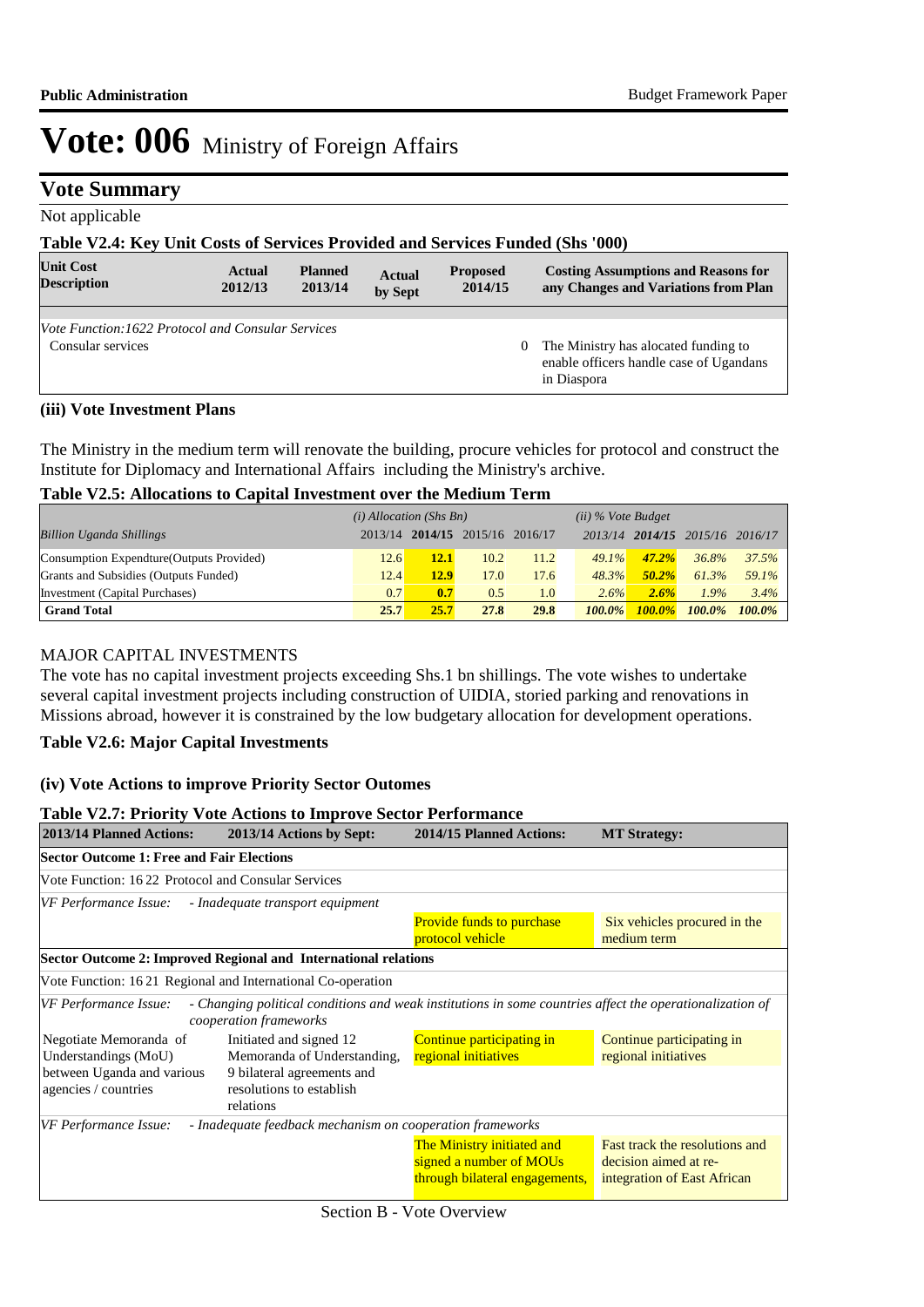### **Vote Summary**

| 2013/14 Planned Actions:                                  | 2013/14 Actions by Sept:                                                            | 2014/15 Planned Actions:                                                                                                                         | <b>MT Strategy:</b>                                                                                                |
|-----------------------------------------------------------|-------------------------------------------------------------------------------------|--------------------------------------------------------------------------------------------------------------------------------------------------|--------------------------------------------------------------------------------------------------------------------|
|                                                           |                                                                                     | regional economic blocks and<br>summits for political relations,<br>trade, capacity building,<br>infrastructure and northern<br>Uganda recovery. | Community member countries;<br>and implement the resolutions<br>of the Great lakes initiative<br>and African Union |
| VF Performance Issue:                                     | - Inadequate staffing levels and equipment                                          |                                                                                                                                                  |                                                                                                                    |
| Follow up the promotion of<br><b>Staff</b>                | 2 FSO VI were recruited on<br>contract and 6 officers were<br>promoted              | <b>More Foreign Service Officers</b><br>at Grade VI to be filled.                                                                                | Filling the gaps with<br>competent and qualified staff<br>and Procure the relevant<br>equipment                    |
| Vote Function: 1622 Protocol and Consular Services        |                                                                                     |                                                                                                                                                  |                                                                                                                    |
| VF Performance Issue:                                     | - Inadequate office equipment and space                                             |                                                                                                                                                  |                                                                                                                    |
| Negotiate for other sources of<br>funding                 | Procured equipment and<br>transferred archives from some<br>offices to create space | <b>Procure more office</b><br>equipmentequipment                                                                                                 | To acquire at least each of the<br>varieties of the equipment each<br>year                                         |
| Vote Function: 1649 Policy, Planning and Support Services |                                                                                     |                                                                                                                                                  |                                                                                                                    |
| VF Performance Issue:                                     | - Inadequate language and management skills                                         |                                                                                                                                                  |                                                                                                                    |
|                                                           |                                                                                     | Fill 6 posts, several<br>promotions and received<br>various appointees and<br>transfers in service.                                              | - Carry out needs assessment<br>in each department                                                                 |

## *V3 Proposed Budget Allocations for 2014/15 and the Medium Term*

*This section sets out the proposed vote budget allocations for 2014/15 and the medium term, including major areas of expenditures and any notable changes in allocations.* 

#### **Table V3.1: Past Outturns and Medium Term Projections by Vote Function\***

|                                              |                           |                        | 2013/14                            |         | <b>MTEF Budget Projections</b> |         |
|----------------------------------------------|---------------------------|------------------------|------------------------------------|---------|--------------------------------|---------|
|                                              | 2012/13<br><b>Outturn</b> | Appr.<br><b>Budget</b> | <b>Spent by</b><br><b>End Sept</b> | 2014/15 | 2015/16                        | 2016/17 |
| Vote: 006 Ministry of Foreign Affairs        |                           |                        |                                    |         |                                |         |
| 1621 Regional and International Co-operation | 2.568                     | 5.177                  | 0.954                              | 3.759   | 2.759                          | 2.868   |
| 1622 Protocol and Consular Services          | 0.419                     | 0.515                  | 0.112                              | 0.528   | 0.528                          | 0.528   |
| 1649 Policy, Planning and Support Services   | 10.904                    | 19.992                 | 3.933                              | 21.396  | 24.521                         | 26.436  |
| <b>Total for Vote:</b>                       | 13.891                    | 25.684                 | 4.999                              | 25.684  | 27,808                         | 29.832  |

#### **(i) The Total Budget over the Medium Term**

In the Medium term the Ministry expects to receive Ushs. 82.4 billion of which Ushs 25.68 is expected to be appropriated during FY 2014/15, Ushs. 27.8 billion is expected in FY 2015/16 and Ushs. 29.83 billion is expected to be appropriated in FY 2016/17. The extra funding in each financial year will be utilized in settling arrears to international organisations.

#### **(ii) The major expenditure allocations in the Vote for 2014/15**

The major expenditure allocation have been made to the items of staff salaries, hosting the workshop for the trilateral talks, travels to facilitate delegations in Uganda and participation in summits abroad.

#### **(iii) The major planned changes in resource allocations within the Vote for 2014/15**

#### **Table V3.2: Key Changes in Vote Resource Allocation**

| <b>Changes in Budget Allocations and Outputs from 2013/14 Planned Levels:</b> |         |         | <b>Justification for proposed Changes in</b> |  |  |
|-------------------------------------------------------------------------------|---------|---------|----------------------------------------------|--|--|
| 2014/15                                                                       | 2015/16 | 2016/17 | <b>Expenditure and Outputs</b>               |  |  |
| Vote Function: 1602 Regional and International Co-operation                   |         |         |                                              |  |  |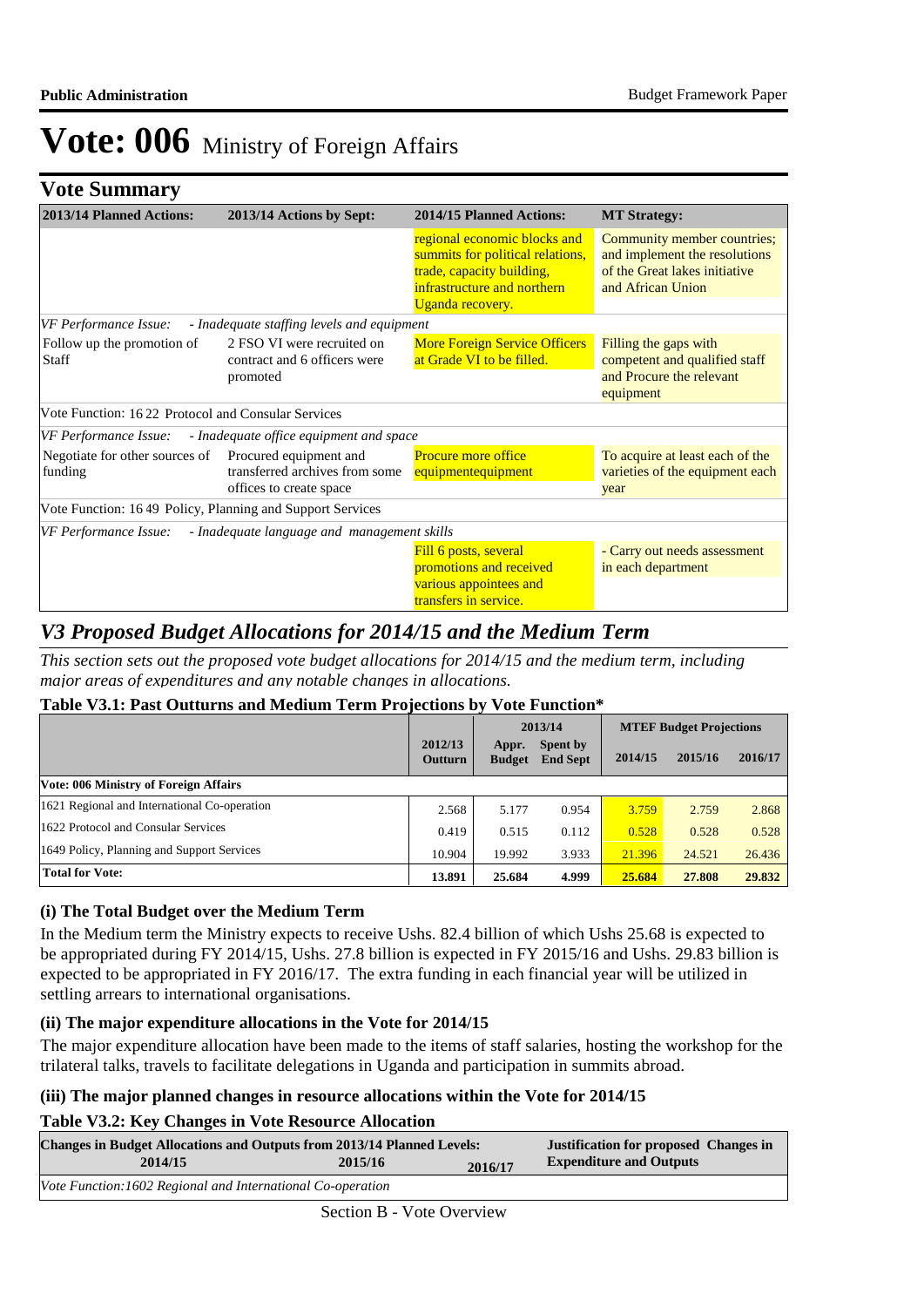### **Vote Summary**

| 1621 02 Promotion of trade, tourism, education, and investment<br>Output:<br><b>UShs Bn:</b><br>$0.250$ UShs Bn:<br>0.302 UShs Bn:<br>0.302 The NDP objective of enhancing the |  |  |  |  |  |
|--------------------------------------------------------------------------------------------------------------------------------------------------------------------------------|--|--|--|--|--|
|                                                                                                                                                                                |  |  |  |  |  |
|                                                                                                                                                                                |  |  |  |  |  |
| stock of productive inflastructure is key<br>Strengthen inflastructure<br>Strengthen inflastructure<br>Strengthen inflastructure                                               |  |  |  |  |  |
| to wealth and employment creation.<br>development under the Tri<br>development under the Tri<br>development under the Tri                                                      |  |  |  |  |  |
| Additional funding will encourage the<br>lateral talks<br>lateral talks<br>lateral talks<br>smooth implementation of the projects.                                             |  |  |  |  |  |
| 1621 04 Special Summits and Conferences<br>Output:                                                                                                                             |  |  |  |  |  |
| <b>UShs Bn:</b><br>$-1.495$ UShs Bn:<br>$-2.485$ UShs Bn:<br>-2.485 This funding was earmarked to activities                                                                   |  |  |  |  |  |
| of the ICGLR which have been carriedout<br><b>Hosting the ICGLR</b><br>Hosting the ICGLR<br><b>Hosting the ICGLR</b>                                                           |  |  |  |  |  |
| <b>COMESA and EAC</b><br><b>COMESA</b> and EAC<br><b>COMESA</b> and EAC                                                                                                        |  |  |  |  |  |
| summits for enhanced<br>summits for enhanced<br>summits for enhanced                                                                                                           |  |  |  |  |  |
| markets and security.<br>markets and security.<br>markets and security.                                                                                                        |  |  |  |  |  |
| 1621 05 UN Security Council Support<br>Output:                                                                                                                                 |  |  |  |  |  |
| <b>UShs Bn:</b><br>$-0.400$ UShs Bn:<br>$-0.500$ UShs Bn:<br>-0.500 Funds were ment for campaigns for the                                                                      |  |  |  |  |  |
| Campaigns for the UN<br><b>UN</b> Presidency<br><b>Campaigns for the UN</b><br>Campaigns for the UN                                                                            |  |  |  |  |  |
| Presidency<br>Presidency<br>Presidency                                                                                                                                         |  |  |  |  |  |
| Vote Function: 1621 Policy, Planning and Support Services                                                                                                                      |  |  |  |  |  |
| 1649 21 Administrative support services<br>Output:                                                                                                                             |  |  |  |  |  |
| <b>UShs Bn:</b><br>$0.982$ UShs Bn:<br>$0.082$ UShs Bn:<br>0.935 Facilitate participation in annual                                                                            |  |  |  |  |  |
| summits UNGA, AU, EAC, WTO and<br><b>Administrative Services</b><br><b>Administrative Services</b><br><b>Administrative Services</b>                                           |  |  |  |  |  |
| Peace Conferences.                                                                                                                                                             |  |  |  |  |  |
| 1649 52 Membership to International/Regional Organisations (Pan African, WFP and Others)<br>Output:                                                                            |  |  |  |  |  |
| <b>UShs Bn:</b><br>$0.483$ UShs Bn:<br>$4.642$ UShs Bn:<br>5.239 The increment will ensure that Uganda                                                                         |  |  |  |  |  |
| fulfills its obligation by contributing to                                                                                                                                     |  |  |  |  |  |
| international organisations<br><b>Additional Funds have been</b> Additional Funds have been Additional Funds have been                                                         |  |  |  |  |  |
| earmarked to cover costs for earmarked to cover costs for earmarked to cover costs for                                                                                         |  |  |  |  |  |
| subscription to international subscription to international subscription to international<br>organisations<br>organisations<br>organisations                                   |  |  |  |  |  |

## *V4: Vote Challenges for 2014/15 and the Medium Term*

*This section sets out the major challenges the vote faces in 2014/15 and the medium term which the vote has been unable to address in its spending plans.*

Implementing H.E the Presidents pledge to open a consulate in Mombasa as a major outlet for Uganda's exports. This is aimed at facilitating trade between Uganda and the World. This pledge requires Ushs. 1.2 billion.

Opening of Mission in Kuala lumpa, Malaysia to facilitate trade relations between the countries at an estimated cost of Uganda shillings 1.8bn

Funding Uganda's candidature for the UN Presidency. Uganda was unanimously supported by the African Union to take the presidency of the UN 2014-15. Uganda's nominee will be required to stay in New York, extra staff will be needed to support Uganda's chairman.

Contributions to international organizations are necessary to cover Uganda's memberships that are of strategic importance. Ushs. 19 billion is required to pay arrears in contributions. This will enable the Ministry use the funding level provided within her ceiling to cover annual subscriptions without incurring more arrears.

Following Uganda's election to chair AUPSC, the Ministry and its mission in Addis Ababa are faced with insufficient funding to take on new activities aimed at strengthening participation at the African Union Peace and Security Council (AUPSC). Additional Ushs. 300 million is required to support the extra staff to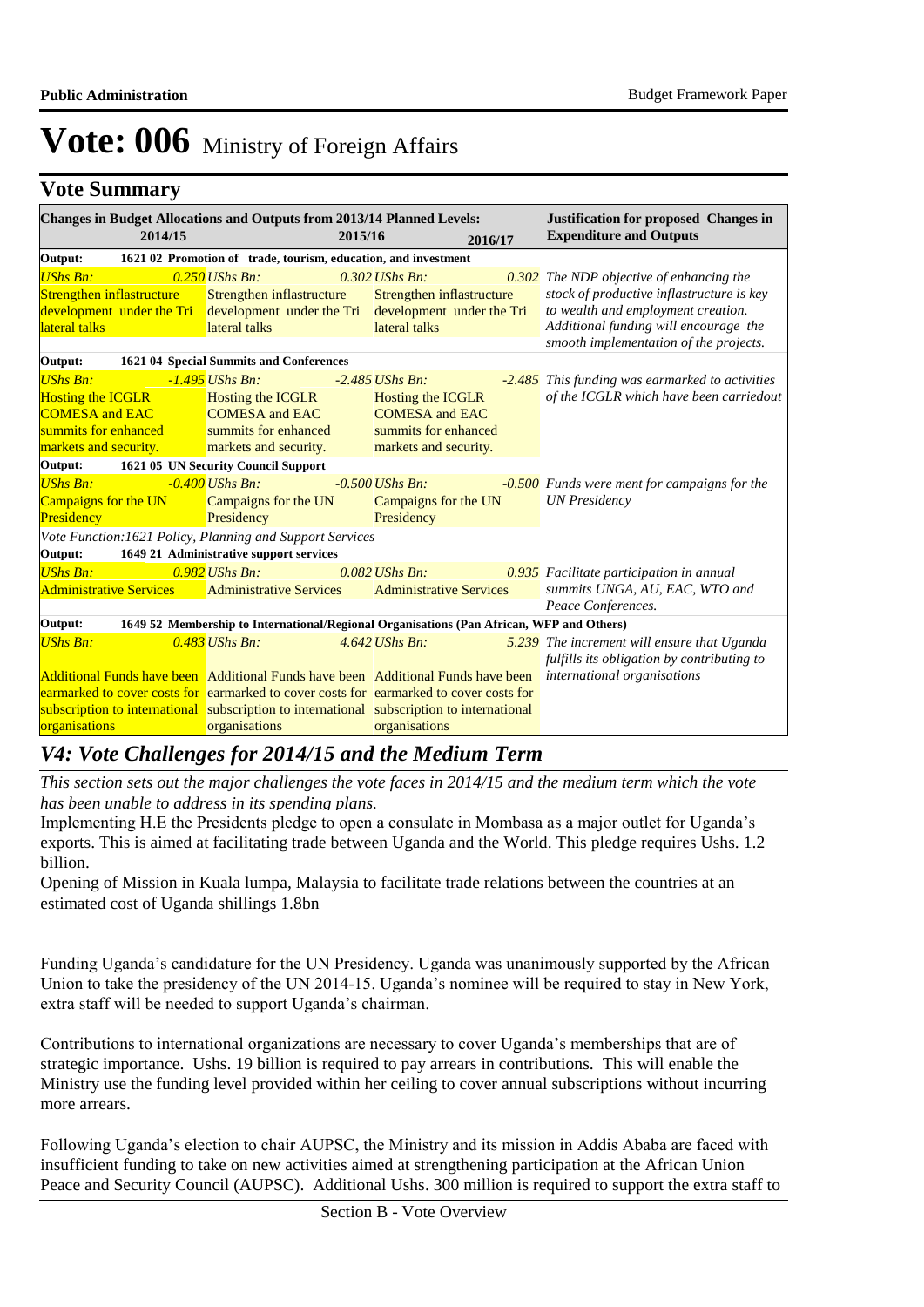### **Vote Summary**

be deployed for this purpose.

The Ministry requires funds to carryout negotiations for Water for irrigation and production. The Ministry requires approximately Ushs.1 billion for the Nile Basin Framework which provides structures where the national interests in the use of the Nile river water are negotiated as directed by H. E to coordinate the processes.

A number of media circulations have continuously undermined Uganda's role of peace diplomacy aimed at stabilizing the region especially the DRC, to counter media and participate in mediations the Ministry requests for additions to its ceiling by Ushs 1.5 billion.

#### **Table V4.1: Additional Output Funding Requests**

| <b>Additional Requirements for Funding and</b><br><b>Outputs in 2014/15:</b> |                                                                                                                                               | <b>Justification of Requirement for</b><br><b>Additional Outputs and Funding</b>                                                                                                                                                                                                                                                                                                                                                                                                                                                                                                                               |  |  |  |
|------------------------------------------------------------------------------|-----------------------------------------------------------------------------------------------------------------------------------------------|----------------------------------------------------------------------------------------------------------------------------------------------------------------------------------------------------------------------------------------------------------------------------------------------------------------------------------------------------------------------------------------------------------------------------------------------------------------------------------------------------------------------------------------------------------------------------------------------------------------|--|--|--|
|                                                                              | Vote Function: 1601 Regional and International Co-operation                                                                                   |                                                                                                                                                                                                                                                                                                                                                                                                                                                                                                                                                                                                                |  |  |  |
| Output:<br><b>UShs Bn:</b>                                                   | 1621 01 Cooperation frameworks<br>2.800<br>African Union Peace and Security Council, the Nile Basin<br><b>Commission and Public Diplomacy</b> | The mentioned outputs contribute to the NDP objective of<br>Strengthening Good governance, defence and security.<br>Uganda is still negotiating for the signing of the Nile Basin<br>Cooperation framework to ensure access to water for irrigation<br>and production in other sectors. The additional Ushs 1 billion is<br>required to facilitate negotiations<br>In addition, to strengthen participation at the African Union<br>Peace and Security Council (AUPSC) an additional Ushs 300<br>million is required to facilitate activities<br>Countering negative media reports in the international arena, |  |  |  |
| Output:                                                                      | 1621 02 Promotion of trade, tourism, education, and investment                                                                                | This item requires Ushs 1.5 billion.                                                                                                                                                                                                                                                                                                                                                                                                                                                                                                                                                                           |  |  |  |
| <b>UShs Bn:</b>                                                              | 1.200<br><b>Openning Mombasa Consulate</b>                                                                                                    | Wealth creation as a key objective of Uganda's economy has<br>linkages to trade which employs a portion of the population in the<br>service sector. Mombasa Consulate as a handling point will play<br>a key role in reducing the time taken to do business.<br>This is inline with Regional and international cooperation NDP<br>objective on openning missions in strategic locations.                                                                                                                                                                                                                       |  |  |  |
|                                                                              | Vote Function: 1601 Protocol and Consular Services                                                                                            |                                                                                                                                                                                                                                                                                                                                                                                                                                                                                                                                                                                                                |  |  |  |
| Output:                                                                      | 1622 01 Protocol services up to state level                                                                                                   |                                                                                                                                                                                                                                                                                                                                                                                                                                                                                                                                                                                                                |  |  |  |
| <b>UShs Bn:</b><br><b>General Assembly</b>                                   | 2.000<br>Uganda's tenure as the President of the United Nations<br>Vote Function: 1621 Policy, Planning and Support Services                  | Presidency of the United Nations General Assembly facilitated.                                                                                                                                                                                                                                                                                                                                                                                                                                                                                                                                                 |  |  |  |
| Output:                                                                      | 1649 21 Administrative support services                                                                                                       |                                                                                                                                                                                                                                                                                                                                                                                                                                                                                                                                                                                                                |  |  |  |
| <b>UShs Bn:</b>                                                              | 0.000                                                                                                                                         |                                                                                                                                                                                                                                                                                                                                                                                                                                                                                                                                                                                                                |  |  |  |
| Output:                                                                      | 1649 22 Ministry Property Management services                                                                                                 |                                                                                                                                                                                                                                                                                                                                                                                                                                                                                                                                                                                                                |  |  |  |
| <b>UShs Bn:</b>                                                              | 0.000                                                                                                                                         |                                                                                                                                                                                                                                                                                                                                                                                                                                                                                                                                                                                                                |  |  |  |
| Output:                                                                      | 1649 52 Membership to International/Regional Organisations (Pan African, WFP and Others)                                                      |                                                                                                                                                                                                                                                                                                                                                                                                                                                                                                                                                                                                                |  |  |  |
| <b>UShs Bn:</b>                                                              | 19,000<br>Transfer to other institutions in form of Contribution to<br>international organisations WFP, UN, OIC, AU, IGAD                     | Becoming a member to these international organizations is<br>strategic in nature. This is why Uganda is a member to only those<br>that are relevant to her stability and influence her financial<br>situation. Subscriptions are estimated at the cost of Ushs 19<br>billion.                                                                                                                                                                                                                                                                                                                                  |  |  |  |
| Output:                                                                      | <b>1649 99 Arrears</b>                                                                                                                        |                                                                                                                                                                                                                                                                                                                                                                                                                                                                                                                                                                                                                |  |  |  |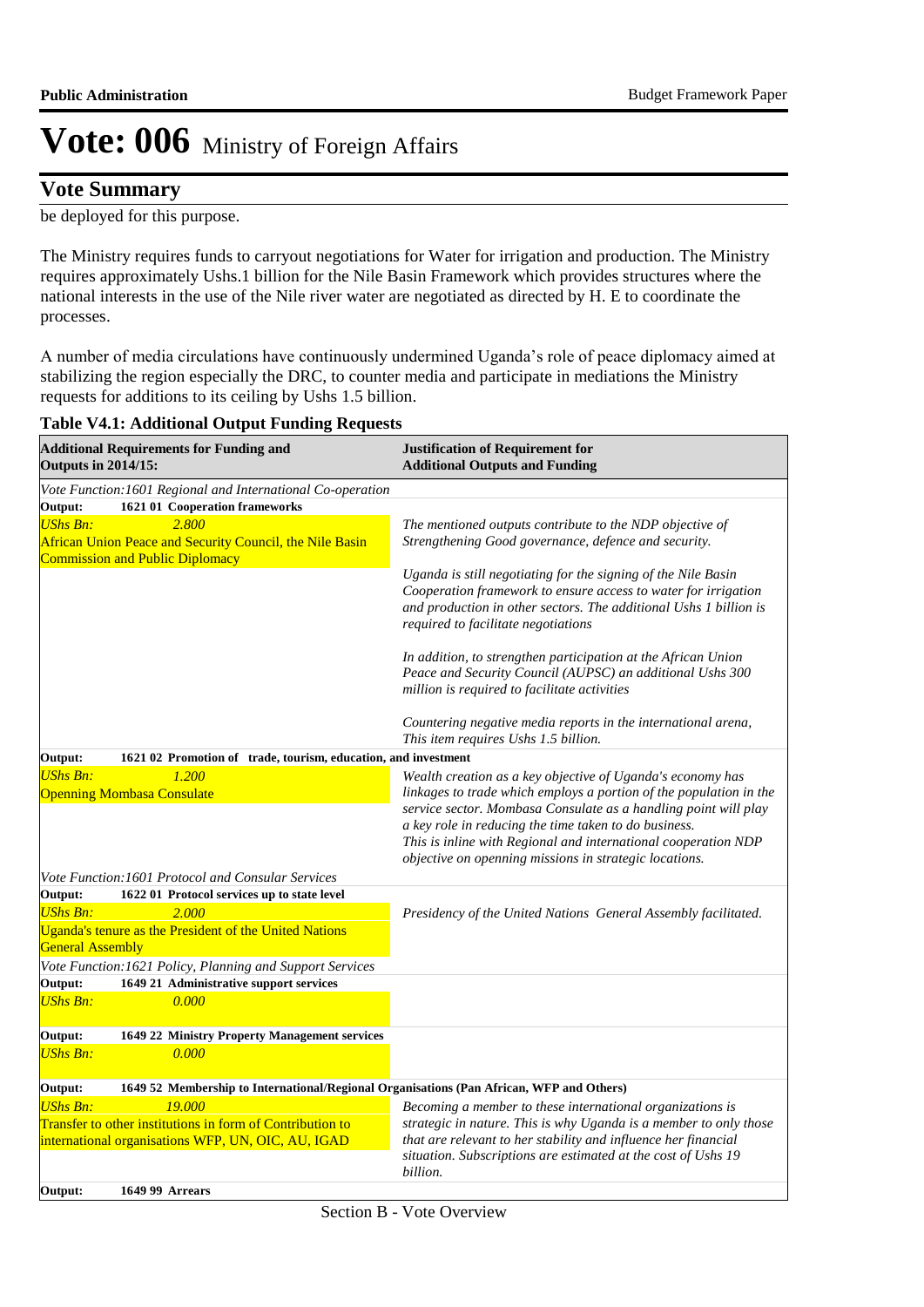### **Vote Summary**

| <b>Additional Requirements for Funding and</b><br><b>Outputs in 2014/15:</b> | <b>Justification of Requirement for</b><br><b>Additional Outputs and Funding</b> |
|------------------------------------------------------------------------------|----------------------------------------------------------------------------------|
| <b>UShs Bn:</b>                                                              |                                                                                  |

*This section discusses how the vote's plans will address and respond to the cross-cutting policy, issues of gender and equity; HIV/AIDS; and the Environment, and other budgetary issues such as Arrears and NTR..* 

#### **(i) Cross-cutting Policy Issues**

#### *(i) Gender and Equity*

During the implementation of the budget of FY 2013/14, the Ministry of Foreign Affairs will implement the following strategies as means of addressing Gender equality and equity, HIV/AIDS, and Environment issues:

Gender

In the context of Foreign Policy the Ministry will continue engaging in bilateral and multilateral negotiation process as well as in lobbying development partners in the following areas:

-Mobilizing resources to support Uganda's Gender, Youth and disability programs

-Securing appropriate technology in support of Gender, Youth and disability programs

-Lobby for Development Partners to adopt policies in support of Uganda's Gender, Youth and disability policies

At the local scene Government of Uganda is committed to promoting Gender responsive development issues. This is reflected in the National Gender Policy developed in 1997 and revised in 2007. The policy is intended to ensure that all Government policies and programmes at all levels are consistent with the long term goal of bridging gender disparities

The Ministry holds plans in FY 2013/14 to:

-Sensitize staff in mission on gender and equity

-Consider gender while placing new officers in Missions abroad

-The Ministry intends to build capacity of its staff through sensitization on gender and equity issues with the view of formulating the strategy on gender and equity for the Ministry of Foreign Affairs.

### *(ii) HIV/AIDS*

In the context of Foreign Policy the Ministry will continue engaging in bilateral regional and multilateral negotiation process as well as in lobbying development partners in the following areas:

-Mobilizing resources to support Uganda's HIV/AIDS programs

-Securing appropriate technology in support of HIV/AIDS programs

-Mobilizing technical assistance in support of institutional capacity building for HIV/AIDS control and eradication

-Lobby for Development Partners to adopt policies in support of Ugandas HIV/AIDS policies

The Ministry here at home attaches much importance to the implementation of the National HIV/ AIDS Policy at the work place. The Ministry of Foreign Affairs strives to empower the staff to appreciate access, participate, manage and provide accountability in all HIV/ AIDS based initiatives. During the FY the Ministry intends to carry out the under mentioned activities on HIV/ AIDS in the workplace as follows:- -The Ministry will negotiate with Ministry of Finance Planning and Economic Development to enhance missions ceilings to enable the implementation of the policy on Foreign Service Education allowance to encourage families stay together. Implementing the policy requires Shs. 4 bn -The Ministry will continue to provide for medical allowance in all Missions to assist the infected